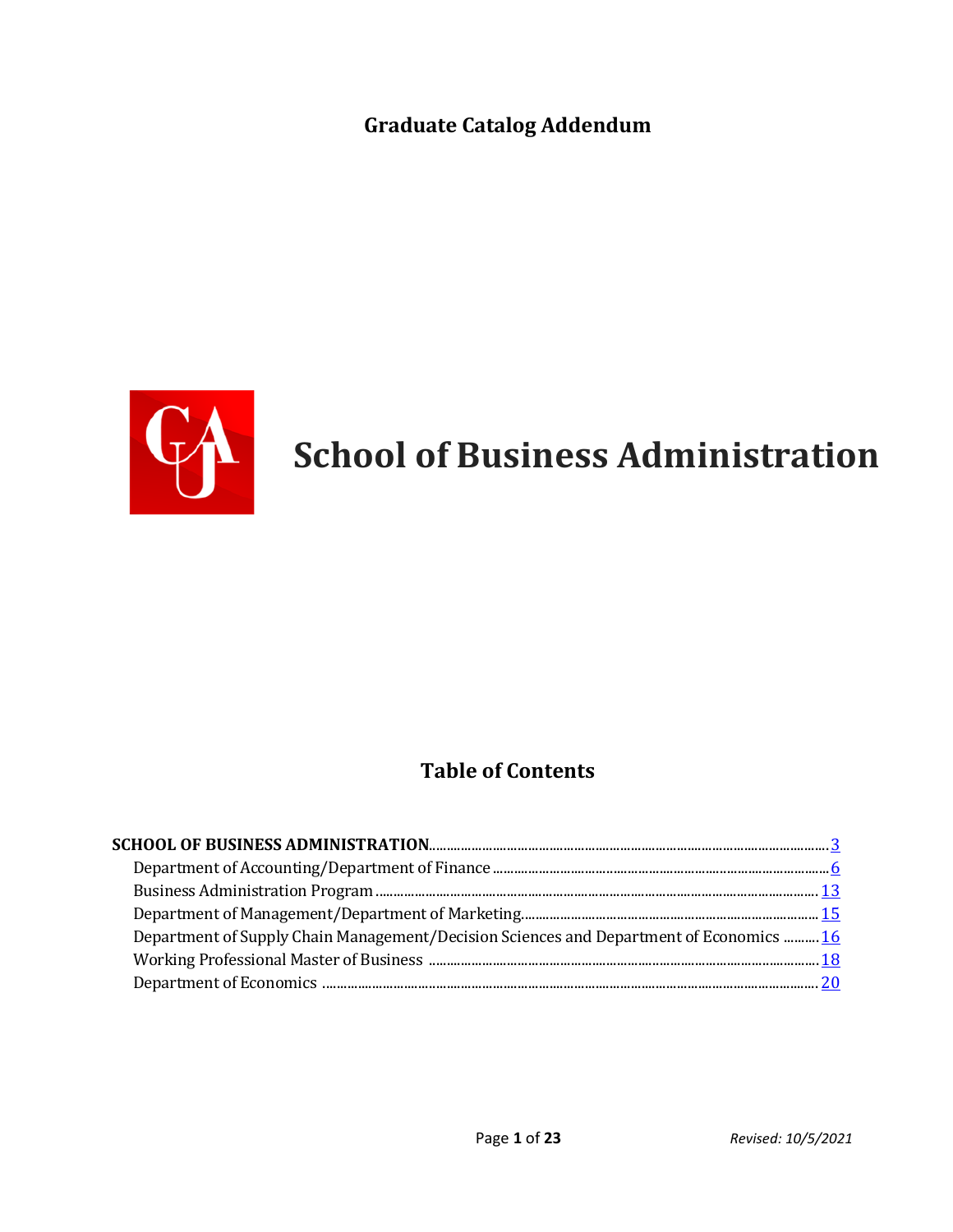# **ACADEMIC STRUCTURE**

# **Graduate Programs of Study**

|                 | <b>SCHOOL OF BUSINESS ADMINISTRATION</b>                  |                                                                                                             |               |                 |                                                        |  |  |
|-----------------|-----------------------------------------------------------|-------------------------------------------------------------------------------------------------------------|---------------|-----------------|--------------------------------------------------------|--|--|
| <b>DIVISION</b> | <b>DEPARTMENT</b>                                         | MAJOR/CONCENTRATION                                                                                         | <b>DEGREE</b> | <b>CIP CODE</b> | <b>MINIMUM</b><br><b>CREDIT HRS</b><br><b>REQUIRED</b> |  |  |
|                 | Accounting & Finance                                      | $\blacksquare$ Accounting                                                                                   | MA            | 520301          | 30                                                     |  |  |
|                 | <b>Business Administration</b><br>Departments:<br>Finance | ■ Business Administration<br>Concentrations:<br>Finance<br>$\bullet$                                        | <b>MBA</b>    | 520201          | 45<br>(Full-Time)                                      |  |  |
|                 | <b>Decision Sciences</b>                                  | • Supply Chain Management                                                                                   |               |                 |                                                        |  |  |
|                 | Management & Marketing                                    | <b>Entrepreneurship Management</b><br>٠<br>Marketing<br>$\bullet$<br>Sports & Entertainment Management<br>٠ |               |                 | 36<br>(Working)<br>Professional)                       |  |  |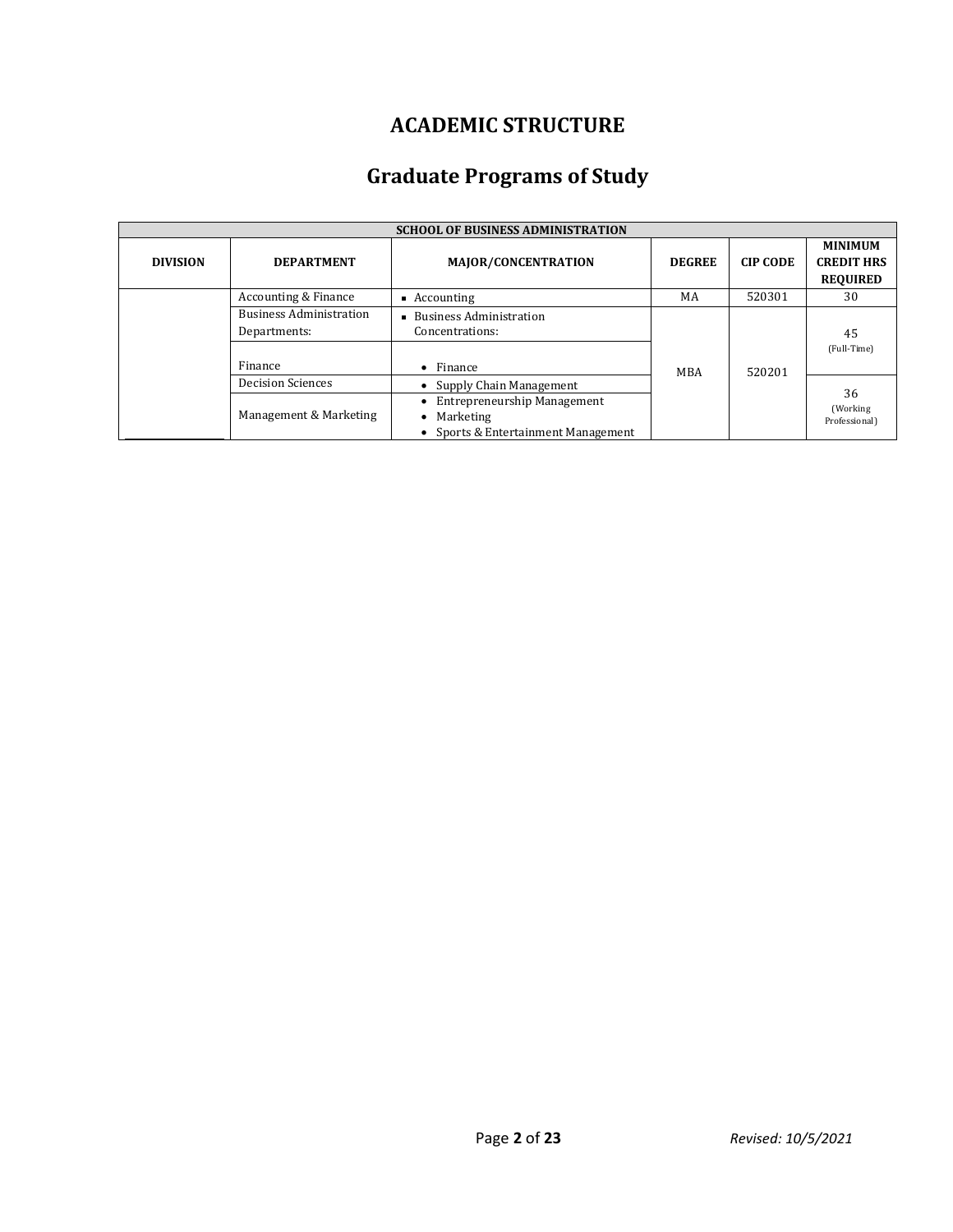# **School of Business Administration**

**Dr. Silvanus J. Udoka Office of the Dean Wright-Young Hall, Room 326 Telephone: (404) 880-8448**

#### **Overview**

The genesis of Business Administration at Clark Atlanta University reaches back through several decades. It was recognized early by school personnel and students that effective instruction in the business areas would be a vital cornerstone for progress of those the institution sought to serve. In 1899, Atlanta University professor W.E.B. DuBois authored the "Negro in Business" which provided an important intellectual contribution to the economic policy discussions of that era. In 1931, the first Bachelor of Arts (BA) degree in Business Administration was offered at the former Clark College, and in 1946 a separate School of Business Administration was established at the former Atlanta University. These two historically black institutions were pioneers in offering business undergraduate and graduate degrees. In those years, about one-fourth of all Masters of Business Administration (MBAs) awarded to black students in the country came from Atlanta University. Meanwhile, the undergraduate program at Clark College continued to grow and soon became the largest department on campus.

Both programs are accredited by the Southern Association of Colleges and Schools Commission on Colleges, and in 1974 the Atlanta University MBA Program was accredited by the American Assembly of Collegiate Schools of Business (AACSB – International). The Atlanta University accreditation was renewed in 1985. In July 1989, the two programs consolidated. In 1995 the undergraduate program received initial accreditation and the graduate program was reaffirmed. The School of Business Administration has been continuously accredited by AACSB – International since 1974.

The mission of the School of Business Administration is to prepare a diverse student population to become managers, entrepreneurs, educators and leaders by providing a quality educational experience grounded in sound and ethical principles that enable graduates to succeed in a complex, dynamic, global environment.

The vision of the School of Business Administration is to be a premier business school for high achieving, critical thinking, entrepreneurial-minded individuals who are prepared to provide innovative solutions to global business challenges.

# **Student Learning Outcomes for the School of Business Administration**

Graduates of the Master's Degree Programs will be prepared for the following:

- 1. Leadership business majors will possess effective interpersonal, analytical and leadership skills, which will result in effective decision-making in a professional business environment.
	- a. Students are able to demonstrate understanding of leadership concepts such as managing conflict, negotiation, leadership styles and theories.
	- b. Students are able to recognize internal and external environmental factors as they impact leader behavior.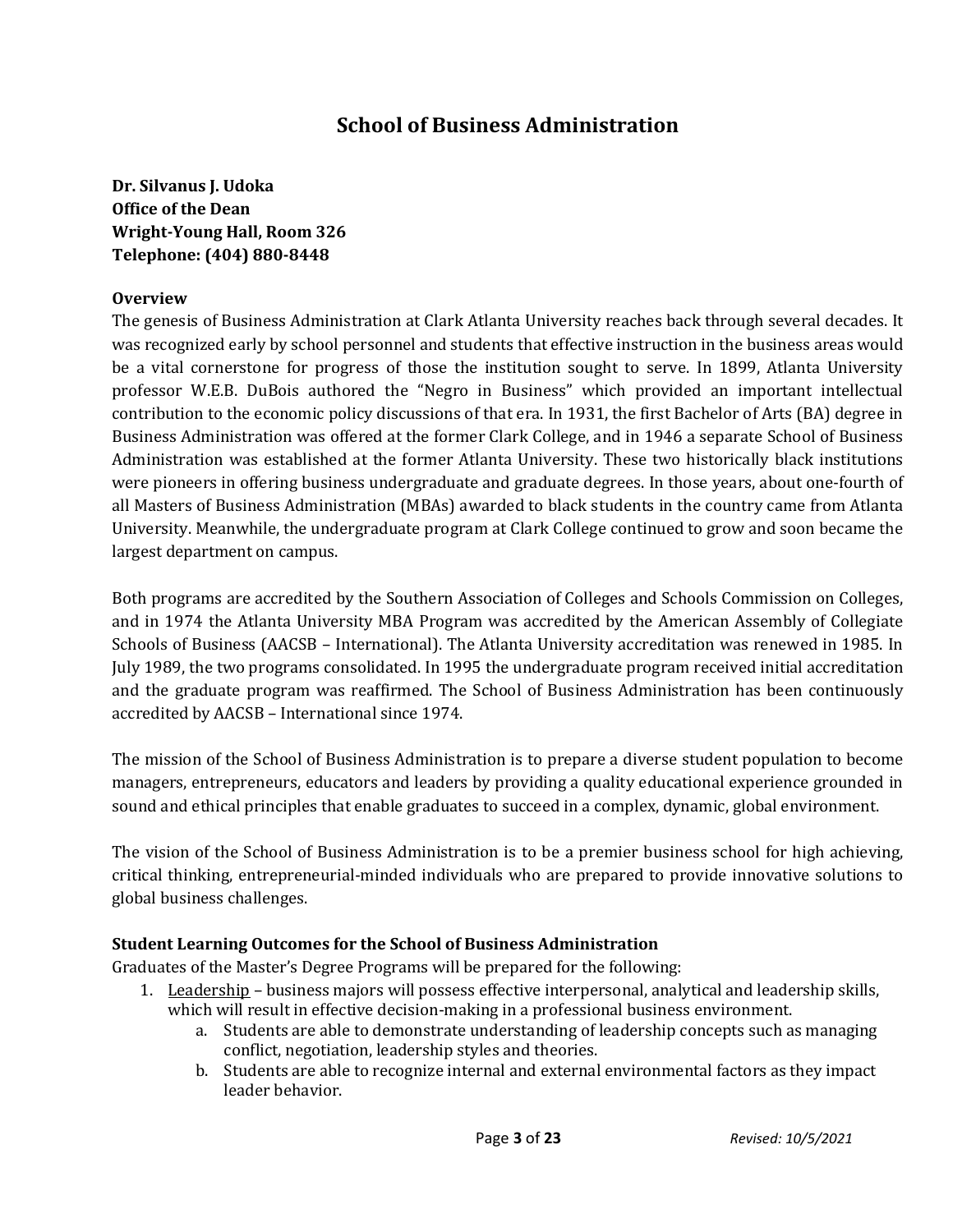- 2. Ethics business majors will possess ethical values and be able to incorporate ethics into effective decision-making.
	- a. Students are able to analyze and assess their personal values and ethical beliefs.
	- b. Students are able to recognize professional ethical practices within their disciplines.
	- c. Students are able to quickly identify various breaches in ethical conduct within their disciplines and know the consequences of such unethical breaches.
- 3. Communication business majors will be able to give and exchange information within meaningful contexts and with appropriate delivery and interpersonal skills.
	- a. Students are able to produce a quality business document.
	- b. Students are able to deliver a professional presentation.
- 4. Critical Thinking majors will be able to access information and critically evaluate the information to solve business problems.
	- a. Students are able to identify and consider the influence of the context on the issue.
	- b. Students are able to identify and evaluate conclusions, implications and consequences.
- 5. Fundamental Discipline Knowledge business majors will understand a variety of business concepts to make effective decisions.

# **a. Accounting objectives**

- i. Students are able to understand and articulate the role of accounting in business.
- ii. Students are able to prepare the four basic financial statements (income statement, statement of owner's equity, balance sheet, and cash flow statement.
- iii. Students are able to understand the concepts of opportunity costs, sunk costs, committed costs, direct costs, and indirect costs.

# **b. Economic objectives**

- i. Students are able to understand the concepts of scarcity, resource allocation and choice.
- ii. Students are able to understand the fundamental concepts and theories of macroeconomics in understanding the functioning of the U.S. economics system and its relation to the global economy.

# **c. Finance objectives**

- i. Students are able to understand the key financial statements, and use them to calculate and interpret the key ratios.
- ii. Students are able to demonstrate a conceptual understanding of time value of money (TVM) and cost of capital to make investment decisions.

# **d. Management objectives**

- i. Students are able to understand and use fundamental concepts and principles of management.
- ii. Students are able to understand the impact of major management forces.

# **e. Marketing objectives**

- i. Students are able to understand the use of appropriate marketing mix variables in decision-making.
- ii. Students are able to understand the influences of current consumers and organizational buying decisions.

# **f. Quantitative and Information Systems objectives**

- i. Students are knowledgeable about the information resources in an organization and are able to apply IT solutions to solve business problems and make informed decisions.
- ii. Students are able to develop skills in formulating quantitative business models to support decision-making, operation strategy and business applications.
- 6. Globalization business majors will develop an awareness of the factors that impact international business.
	- a. Students are able to understand the major cultural, legal, economic and political factors that influence international business.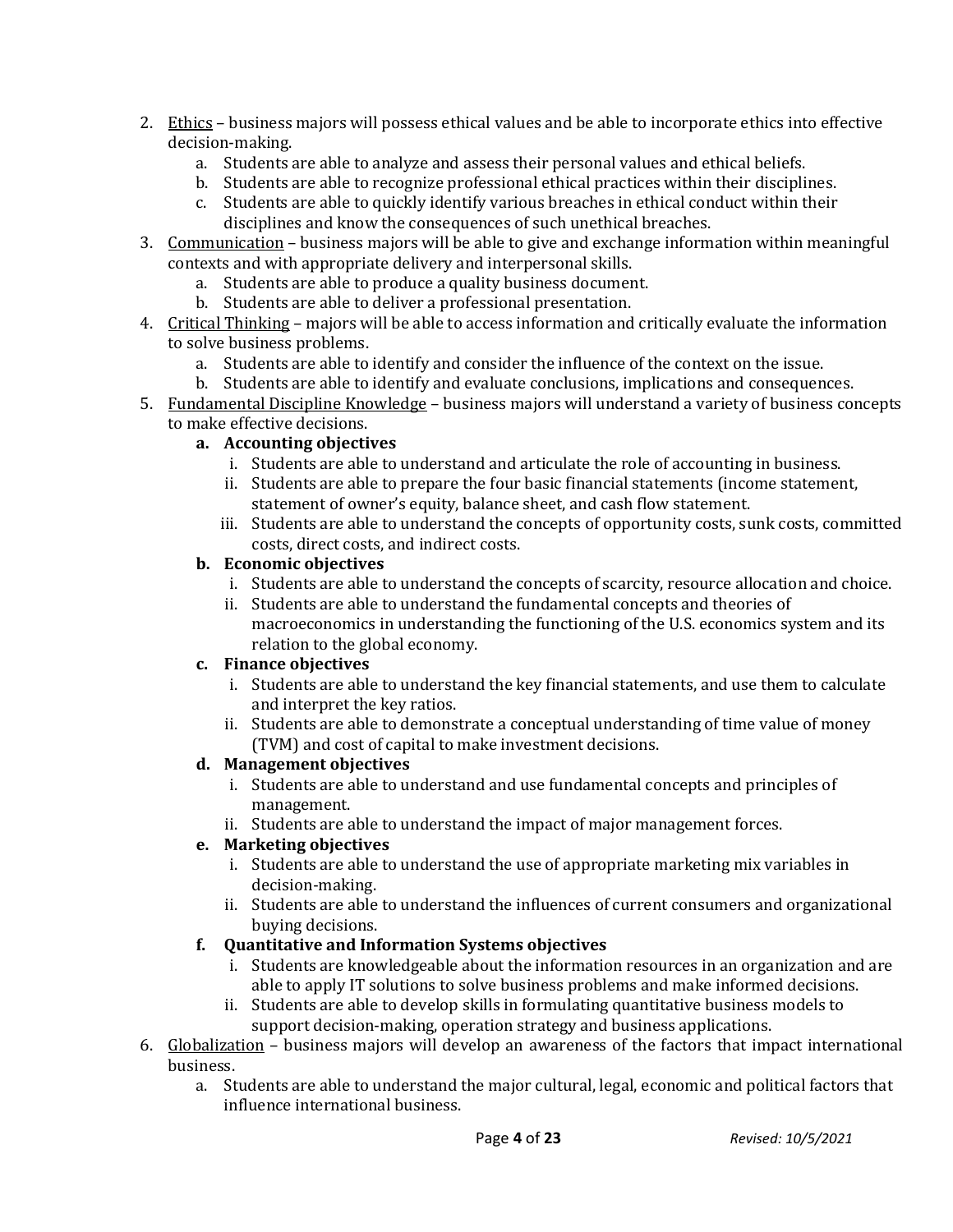- b. Students understand how to assess opportunity and operate a business in the global market. 7. Technology – business majors will understand and utilize basic information technology concepts while using appropriate information to solve business problems.
	- a. Students are able to understand the roles of information technology within and across the organization.
	- b. Students are able to understand and utilize hardware and software components of a computer system.
	- c. Students are able to use industry-standard business resources to gather information.
	- d. Students are able to transfer financial and business data to business software applications.

# **Programs of Study**

The School of Business Administration offers the following graduate degree programs:

Master of Arts in Accounting (30 Credits) Master of Arts in Economics (33 Credits Master of Business Administration – Full-Time (45 Credits) Master of Business Administration – Working Professionals (36 Credits)

# **Scholarships**

Merit-based scholarships are open to students (first and second year) with outstanding admission credentials. The number of university funded scholarships available is limited. In addition, a limited number of corporate scholarships with varying award amounts are available. Deadline for award of these merit-based scholarships is April 1st.

# **Transfer Credit**

Students may transfer in a maximum of six (6) credits of graduate courses. Students seeking transfer credit must have earned minimum final grades of "B'' in the course(s) in question. Each proposed course must be equivalent to a graduate course offered by the School of Business Administration and must have been earned at an institution accredited by the Association for the Advancement of Collegiate Schools of Business (AACSB) or as determined by the Department Chair and Dean of the School of Business. Requests for consideration for transfer credit must be submitted in writing to the Office of the Dean and accompanied by official academic transcripts (received directly from the Registrar's Office of the awarding institution).

# **Placement**

The Career and Professional Development Center offers students opportunities to explore and prepare for a wide variety of business activities. This office advises students on resume preparation, development of interviewing skills, and a wide variety of personal and professional development issues. The placement process schedules corporate receptions, information sessions, and on-campus interviews for students. Annually several major firms recruit on campus through career fairs where students are able to experience a spectrum of business opportunities and to present their strengths and make informed choices regarding careers.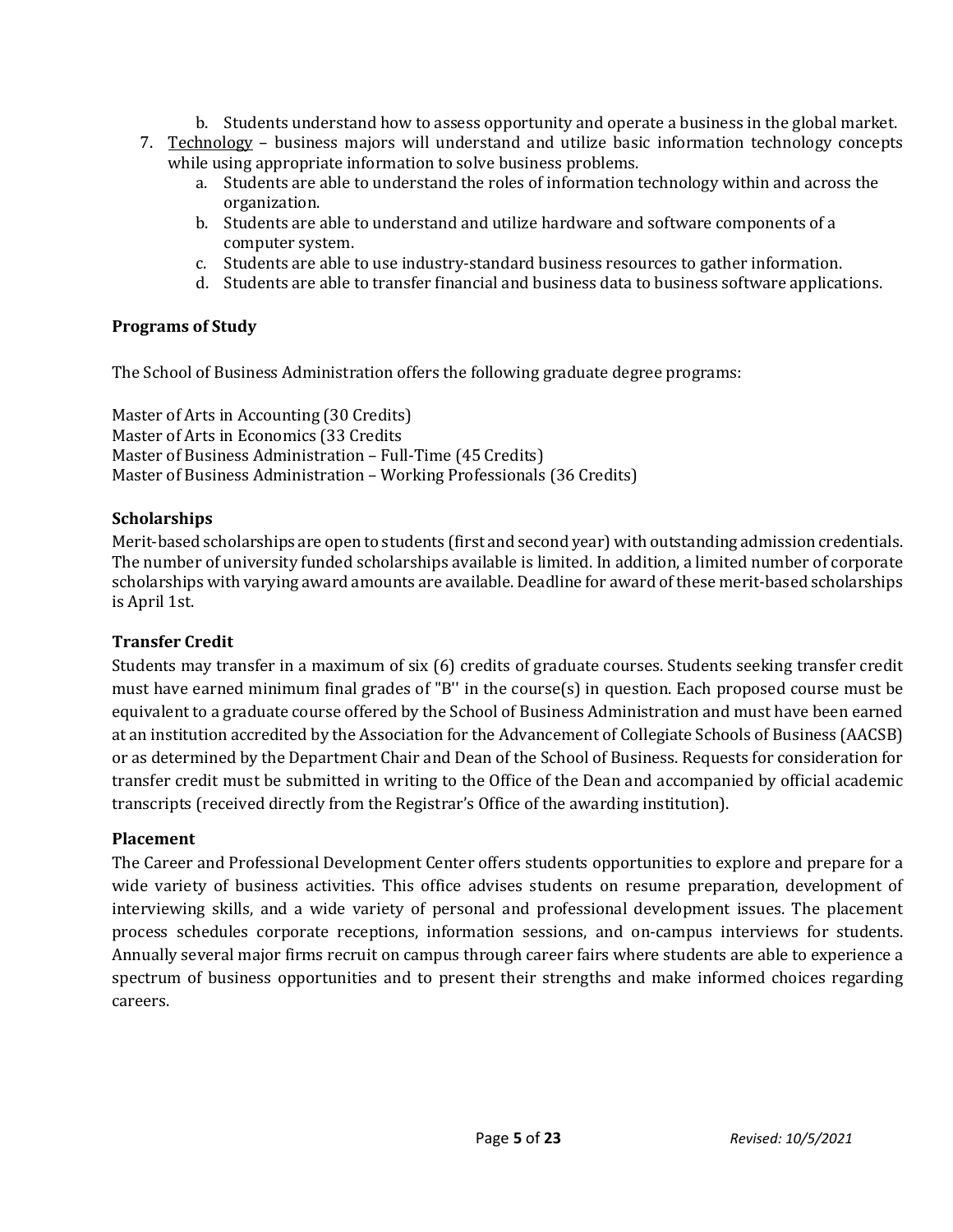# **The Master of Arts in Accounting Degree Program**

**Department of Accounting /Department of Finance Dr. Crystal Hudson, Chair Wright-Young Hall, Room 212 Telephone: (404) 880-6413**

# **Overview**

The Accounting Department originated when the School of Business Administration was established, and its history parallels that of the School. Central to the organizational management process, study of accounting assists managers to make decisions and empowers them to meet their stewardship responsibilities.

The Department prepares graduate students in accounting with a practical and theoretical knowledge of accounting principles and practices for professional certifications and successful careers in independent and internal auditing, tax accounting, government accounting, management consulting and accounting information systems for both for-profit and not-for-profit businesses as well as pursuit of advanced studies in the fields of accounting and finance. The Department faculty not only serves those students in the major but also those in other concentrations in business as well as those students majoring in disciplines outside of the School of Business Administration.

The mission of the Accounting Program is to provide students with the necessary accounting skills to be successful managers and leaders and to prepare students for careers in accounting and related professions in a global environment.

The vision of the Accounting Program is to engage in innovative programs that provide students with technical and professional skills leading to successful careers in professional accounting and related careers.

# **Master of Arts Degree in Accounting (30 Credits)**

# **Program Overview**

The Master of Arts Degree in Accounting serves students who are interested in professional career opportunities in public, private, corporate and government accounting as well as preparation for professional certifications (e.g., Certified Public Accountant (CPA) and pursuing advanced studies in accounting related fields.

# **Program Goals**

# **The goals of the CAU Master of Arts in Accounting degree program are to:**

- Prepare students for professional accounting certifications (e.g., CPA, CMA, CIA).
- Present students with analytical tools useful to accounting profession.
- Expose students to ethical frameworks for decision making applicable to the accounting profession.
- Enhance students' communication and leadership skills.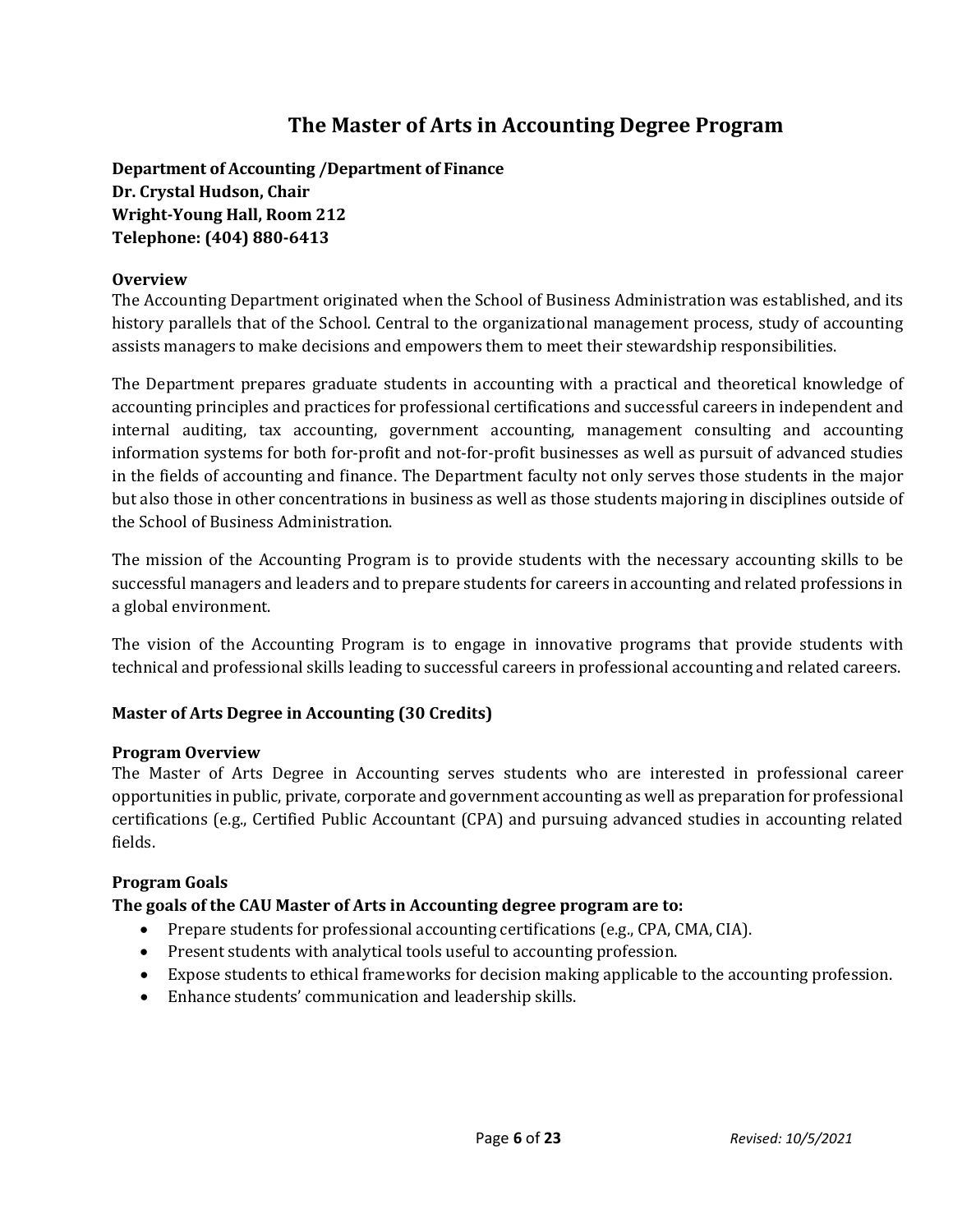# **Program Learning Outcomes**

# *Goal 1. Analysis: Graduate accounting majors will analyze and evaluate alternative courses of action by utilizing quantitative and qualitative tools.*

- Objective 1a Students are able to comprehend and apply accounting information to support business decisions.
- Objective 1b Students are able to evaluate resource allocation decisions using appropriate quantitative and qualitative tools.
- Objective 1d Students are able to understand how a good cost management system can enhance a firm's competitiveness.
- Objective 1e Students are able to analyze emerging issues and their possible future effects on accounting.

# *Goal 2. Communications: Graduate accounting majors will communicate effectively in written and oral circumstances.*

- Objective 2a Students are able to prepare effective written reports, using appropriate data, analysis, and conclusions.
- Objective 2b Students are able to deliver professional quality information orally using appropriate technology.

# *Goal 3.* **Ethics: Graduate accounting majors will recognize and incorporate ethical values when making business decisions.**

- Objective 3a Students are able to recognize ethical dilemmas in accounting and recommend appropriate solutions for them.
- Objective 3b Students are able to understand and evaluate how corporate governance, risk management, and internal controls impact ethical behavior.

# *Goal 4. Leadership: Graduate accounting majors will recognize and possess effective leadership skills.*

- Objective 4a Students are able to evaluate the characteristics of effective leadership and make recommendations to enhance leadership effectiveness in order to improve effective use of recourses.
- Objective 4b -Students are able to recommend effective approaches for motivating employees and managing relationships in a diverse workforce to achieve internal control objectives.

# *Goal 5. Perspectives: Graduate accounting majors will incorporate multiple business perspectives when evaluating internal and external factors, identifying business opportunities, and recommending a plan of action.*

- Objective 5a Students are able to identify and understand pertinent internal and external factors when evaluating business opportunities.
- Objective 5b Students are able to use internal and external information to make effective strategic decisions.

# *Goal 6. Fundamental Discipline Knowledge: Graduate accounting majors will have a fundamental understanding of established knowledge in the discipline and be able to utilize this knowledge to make effective business decisions.*

• Objective 6a - Students are able to understand the regulatory environment related to external reporting, including independence rules, securities acts, and the Sarbanes-Oxley Act.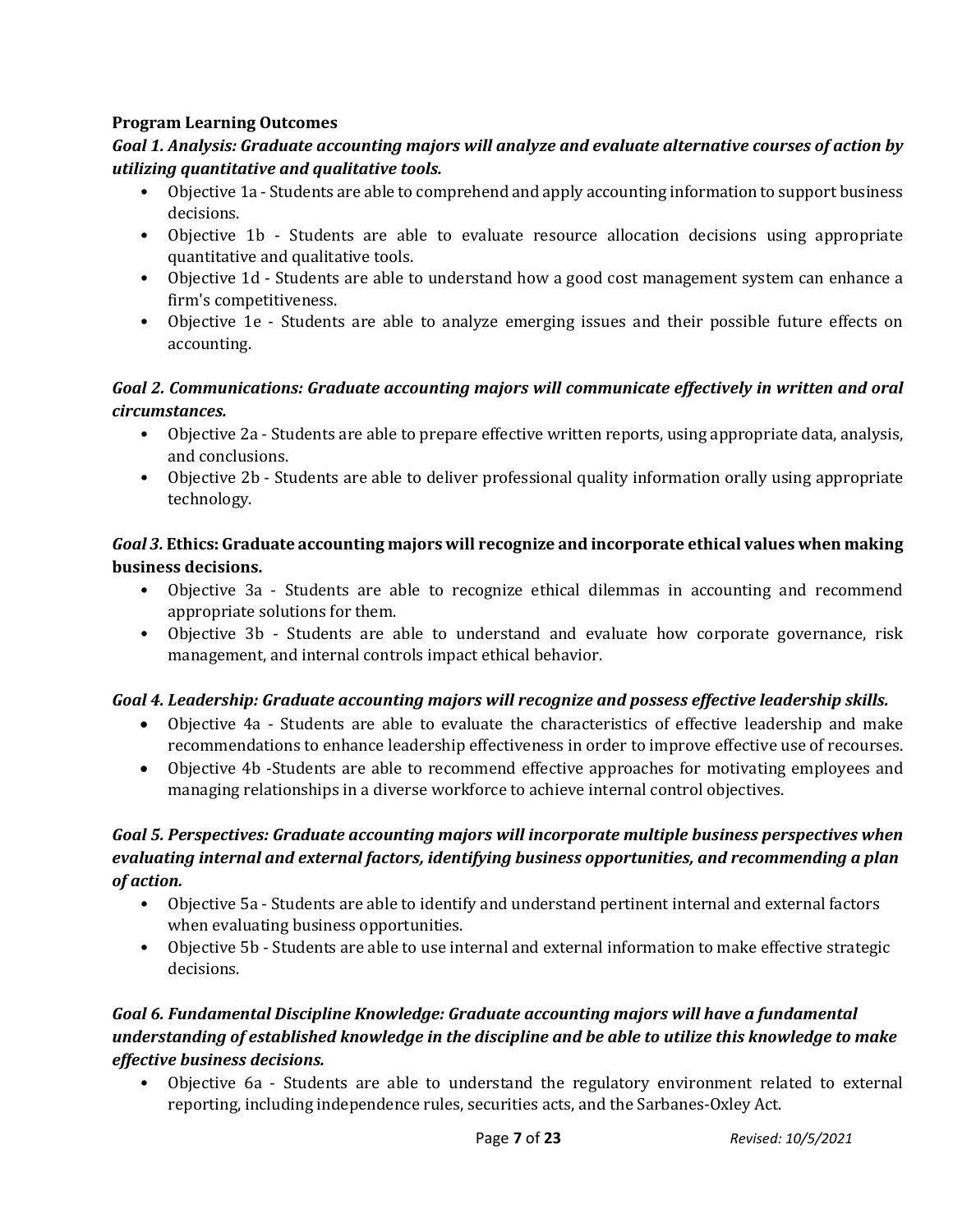• Objective 6b - Students are able to use appropriate sources of research in investigating financial accounting reporting practices.

# *Goal 7. Globalization: Graduate accounting majors will have an understanding of the global marketplace and how it relates to everyday business decisions.*

• Objective 7a - Students are able to understand reporting under the requirements of International Financial Accounting Standards (IFRS) and their differences from US GAAP as they relate to external reporting.

# **Admissions Requirements**

# **In addition to the University's general admission requirements for graduate programs, the specific requirements for admission to the Master of Arts in Accounting include the following:**

- An undergraduate degree from a regionally accredited college or university.
- An acceptable score on the GMAT or GRE. The GMAT/GRE is waived for applicants with a minimum GPA of 3.25.
- Admission in the Summer semester for students without an acceptable undergraduate degree in Accounting. Admission in the fall and spring semesters for applicants with an undergraduate degree in accounting.
- Admits both students, who have an undergraduate accounting degree and those who do not (including those without undergraduate business degrees).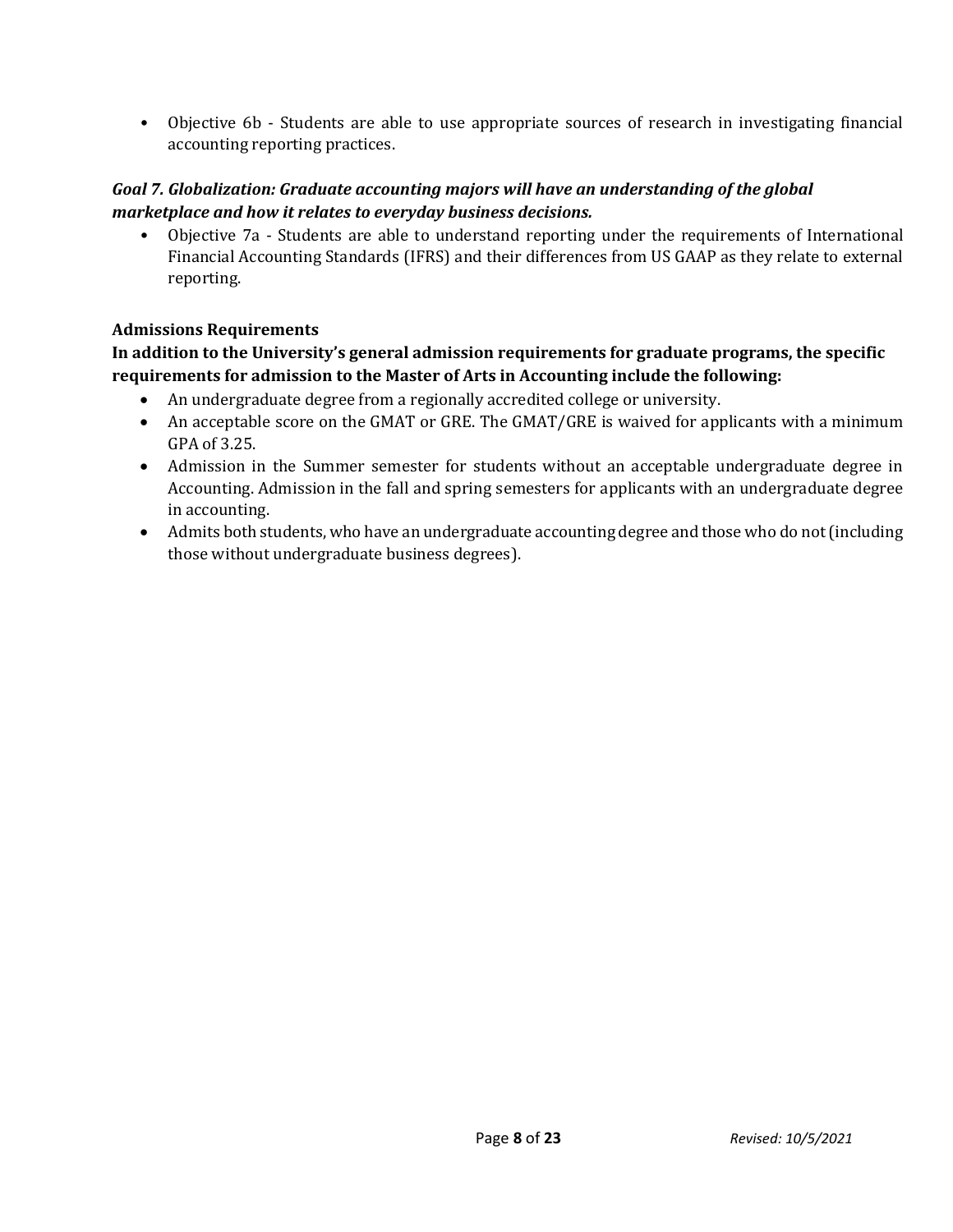# **Master of Arts in Accounting Standard Class Schedule**

| <b>Summer Session I</b>                     |                                                       |                |
|---------------------------------------------|-------------------------------------------------------|----------------|
| 5 Weeks                                     |                                                       | <b>Credits</b> |
| <b>Introductory Courses</b>                 |                                                       |                |
| <b>CSB 6601</b>                             | <b>Financial Reporting I</b>                          | 2.0            |
| CSB 6612                                    | <b>Introduction to Management Accounting</b>          | 1.5            |
| <b>CSB 6630</b>                             | <b>Introduction to Business Taxation</b>              | 1.5            |
|                                             | <b>Total</b>                                          | 5.0            |
| <b>Summer Session II</b>                    |                                                       |                |
| 5 Weeks                                     |                                                       | <b>Credits</b> |
| <b>Introductory Courses</b>                 |                                                       |                |
| <b>CSB 6602</b>                             | <b>Financial Reporting II</b>                         | 2.0            |
| <b>CSB 6640</b>                             | <b>Introduction to Auditing and Assurance</b>         | 2.0            |
|                                             | <b>Total</b>                                          | 4.0            |
| <b>Fall Semester Session I</b>              |                                                       |                |
| 8 Weeks                                     |                                                       | <b>Credits</b> |
| <b>CSB 6603</b>                             | <b>Seminar in Financial Reporting I</b>               | 3.0            |
| CSB 6624                                    | Seminar in Accounting Information and Control Systems | 1.5            |
| <b>CSB 6641</b>                             | <b>Seminar in Auditing and Assurance Services</b>     | 3.0            |
|                                             |                                                       | 7.5            |
|                                             | Total                                                 |                |
| <b>Fall Semester Session II</b>             |                                                       | <b>Credits</b> |
| 8 Weeks                                     |                                                       |                |
| <b>CSB 6604</b>                             | <b>Seminar in Financial Reporting II</b>              | 3.0            |
| CSB 6631                                    | <b>Seminar in Accounting and Taxation Research I</b>  | 3.0            |
| <b>CSB 6670</b>                             | Seminar in Law and Regulation                         | 1.5            |
|                                             | <b>Total</b>                                          | 7.5            |
| <b>Spring Semester</b>                      |                                                       |                |
| <b>16 Weeks</b>                             |                                                       | <b>Credits</b> |
| <b>CSB XXXX</b>                             | <b>Approved Graduate Elective I</b>                   | 3.0            |
| <b>CSB XXXX</b>                             | <b>Approved Graduate Elective II</b>                  | 3.0            |
|                                             | <b>Total</b>                                          | 6.0            |
|                                             |                                                       |                |
| <b>Spring Semester Session I</b><br>8 Weeks |                                                       | <b>Credits</b> |
| <b>CSB 6632</b>                             | Seminar in Accounting and Taxation Research II        | 3.0            |
| <b>CSB 6660</b>                             | <b>Seminar in Business Analysis and Valuation I</b>   | 1.5            |
|                                             | <b>Total</b>                                          | 4.5            |
| <b>Spring Semester Session II</b>           |                                                       |                |
| 8 Weeks                                     |                                                       | <b>Credits</b> |
| <b>CSB 6661</b>                             | Seminar in in Business Analysis and Valuation II      | 1.5            |
| <b>CSB 6690</b>                             | <b>Ethics and Corporate Governance</b>                | 1.5            |
| <b>CSB 6650</b>                             | <b>Seminar in Not-For-Profit Accounting</b>           | 1.5            |
|                                             | <b>Total</b>                                          | 4.5            |

**Introductory Courses (9 Graduate Credits)**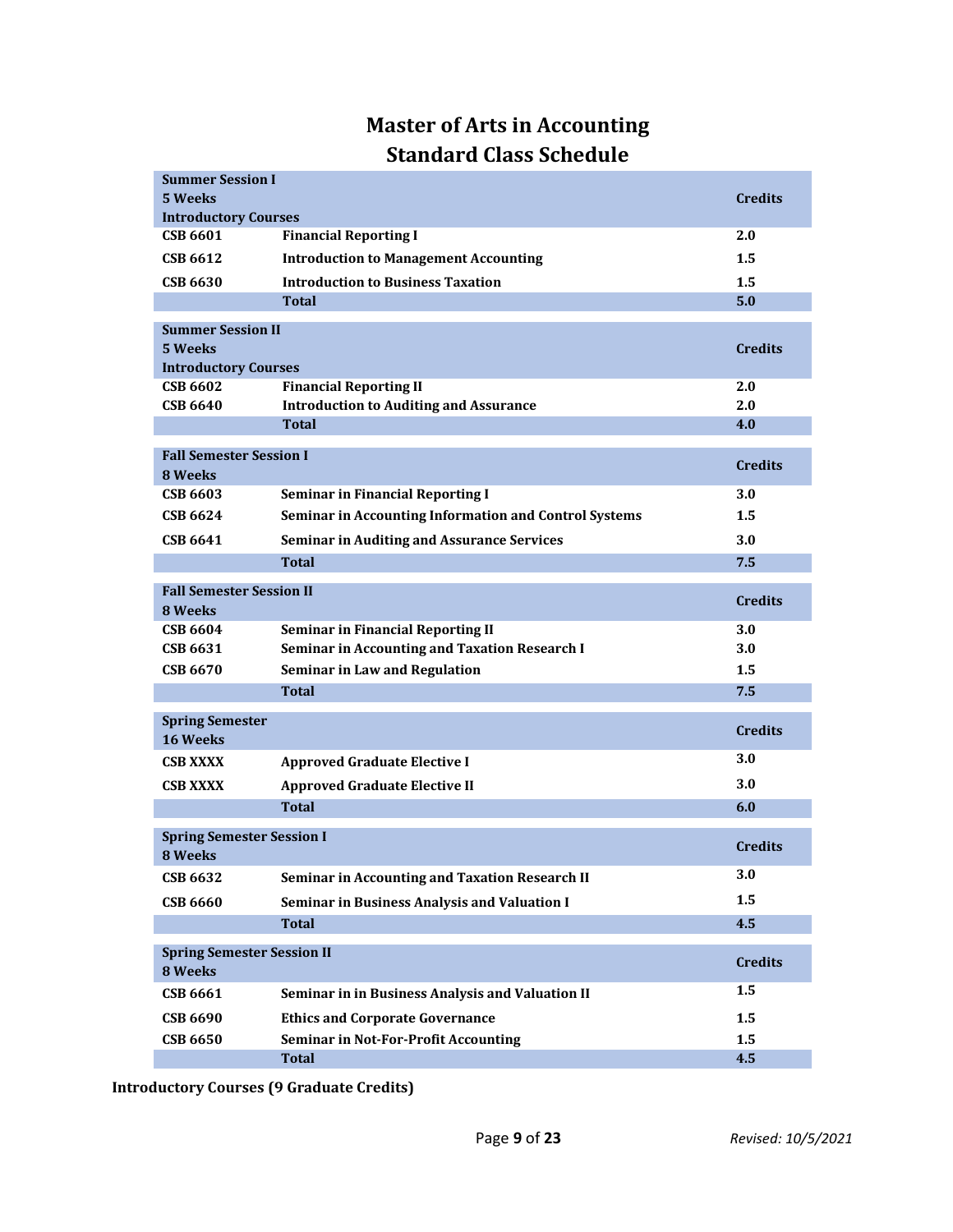Students *without* undergraduate degrees in accounting must complete the following Introductory Courses during the months of June, July, and August). *For students with undergraduate degrees in business from AACSB accredited institutions, the Coordinator of the CAU Master of Arts in Accounting program may waive the requirement to complete all Introductory Courses.*

- **1. CSB 6601 Financial Reporting I (2.0 Credits)**
- **2. CSB 6602 Financial Reporting II (2.0 Credits)**
- **3. CSB 6612 Introduction to Management Accounting (1.5 Credits)**
- **4. CSB 6630 Introduction to Business Taxation (1.5 Credits)**
- **5. CSB 6640 Introduction to Auditing and Assurance (2.0 Credits)**

#### **Introductory Course Descriptions**

| Financial Reporting I teaches in depth the basics of financial accounting. Students focus on learning the critical<br>"mechanics" of financial accounting — the methods that accountants use to translate events and transactions into balance<br>sheets, income statements and statements of cash flow for use by the entity's external stakeholders. | 2 Credits                                                                                                |  |  |  |  |
|--------------------------------------------------------------------------------------------------------------------------------------------------------------------------------------------------------------------------------------------------------------------------------------------------------------------------------------------------------|----------------------------------------------------------------------------------------------------------|--|--|--|--|
|                                                                                                                                                                                                                                                                                                                                                        |                                                                                                          |  |  |  |  |
|                                                                                                                                                                                                                                                                                                                                                        |                                                                                                          |  |  |  |  |
|                                                                                                                                                                                                                                                                                                                                                        |                                                                                                          |  |  |  |  |
|                                                                                                                                                                                                                                                                                                                                                        |                                                                                                          |  |  |  |  |
| <b>CSB 6602</b><br><b>Financial Reporting II</b>                                                                                                                                                                                                                                                                                                       |                                                                                                          |  |  |  |  |
| Financial Reporting II is a continuation of Financial Reporting I. The course teaches in depth advanced topics of financial                                                                                                                                                                                                                            |                                                                                                          |  |  |  |  |
| accounting. Topics such as accounting for pensions, foreign currency translations, and accounting for deferred income                                                                                                                                                                                                                                  |                                                                                                          |  |  |  |  |
| taxes are included.                                                                                                                                                                                                                                                                                                                                    |                                                                                                          |  |  |  |  |
|                                                                                                                                                                                                                                                                                                                                                        |                                                                                                          |  |  |  |  |
| <b>CSB 6612</b><br><b>Introduction to Management Accounting</b>                                                                                                                                                                                                                                                                                        | 1.5 Credit                                                                                               |  |  |  |  |
| Introduction to Management Accounting introduces management accounting techniques and practices. The focus is on                                                                                                                                                                                                                                       |                                                                                                          |  |  |  |  |
| the managerial uses of accounting information, particularly cost information. Topics include cost accounting systems,                                                                                                                                                                                                                                  |                                                                                                          |  |  |  |  |
| budgeting, responsibility accounting and decision-making.                                                                                                                                                                                                                                                                                              |                                                                                                          |  |  |  |  |
|                                                                                                                                                                                                                                                                                                                                                        |                                                                                                          |  |  |  |  |
| <b>Introduction to Business Taxation</b><br><b>CSB 6630</b>                                                                                                                                                                                                                                                                                            | 1.5 Credits                                                                                              |  |  |  |  |
| Introduction to Business Taxation covers the major tax issues inherent in business taxation, including measurement of                                                                                                                                                                                                                                  |                                                                                                          |  |  |  |  |
|                                                                                                                                                                                                                                                                                                                                                        | income, cost recovery deductions, property dispositions, nontaxable exchanges and forms of organization. |  |  |  |  |
|                                                                                                                                                                                                                                                                                                                                                        |                                                                                                          |  |  |  |  |
| <b>Introduction to Auditing and Assurance</b><br><b>CSB 6640</b>                                                                                                                                                                                                                                                                                       | 2 Credits                                                                                                |  |  |  |  |
| Introduction to Auditing and Assurance is designed to introduce the standards and principles of auditing, procedures                                                                                                                                                                                                                                   |                                                                                                          |  |  |  |  |
| for conducting an audit, and the preparation of working papers and reports. Major topics include control and prevention                                                                                                                                                                                                                                |                                                                                                          |  |  |  |  |
| of fraud and errors through internal control systems, moral and legal responsibilities of auditors, and professional ethics.                                                                                                                                                                                                                           |                                                                                                          |  |  |  |  |

#### **Degree Requirements**

In addition to the General Degree Requirements as published in the Clark Atlanta University Graduate Catalog, students pursuing the **Master of Arts in Accounting degree** must complete the following coursework:

The 30-hour curriculum is comprised of the following courses completed in one year including: **Core Courses**

CSB 6603 Seminar in Financial Reporting I (3.0 Credits)

CSB 6604 Seminar in Financial Reporting II (3.0 Credits)

CSB 6624 Seminar in Accounting Information and Control Systems (1.5 Credits)

CSB 6641 Seminar in Auditing and Assurance Services (3.0 Credits)

CSB 6631 Seminar in Accounting and Taxation Research I (3.0 Credits)

CSB 6632 Seminar in Accounting and Taxation Research II (3.0 Credits)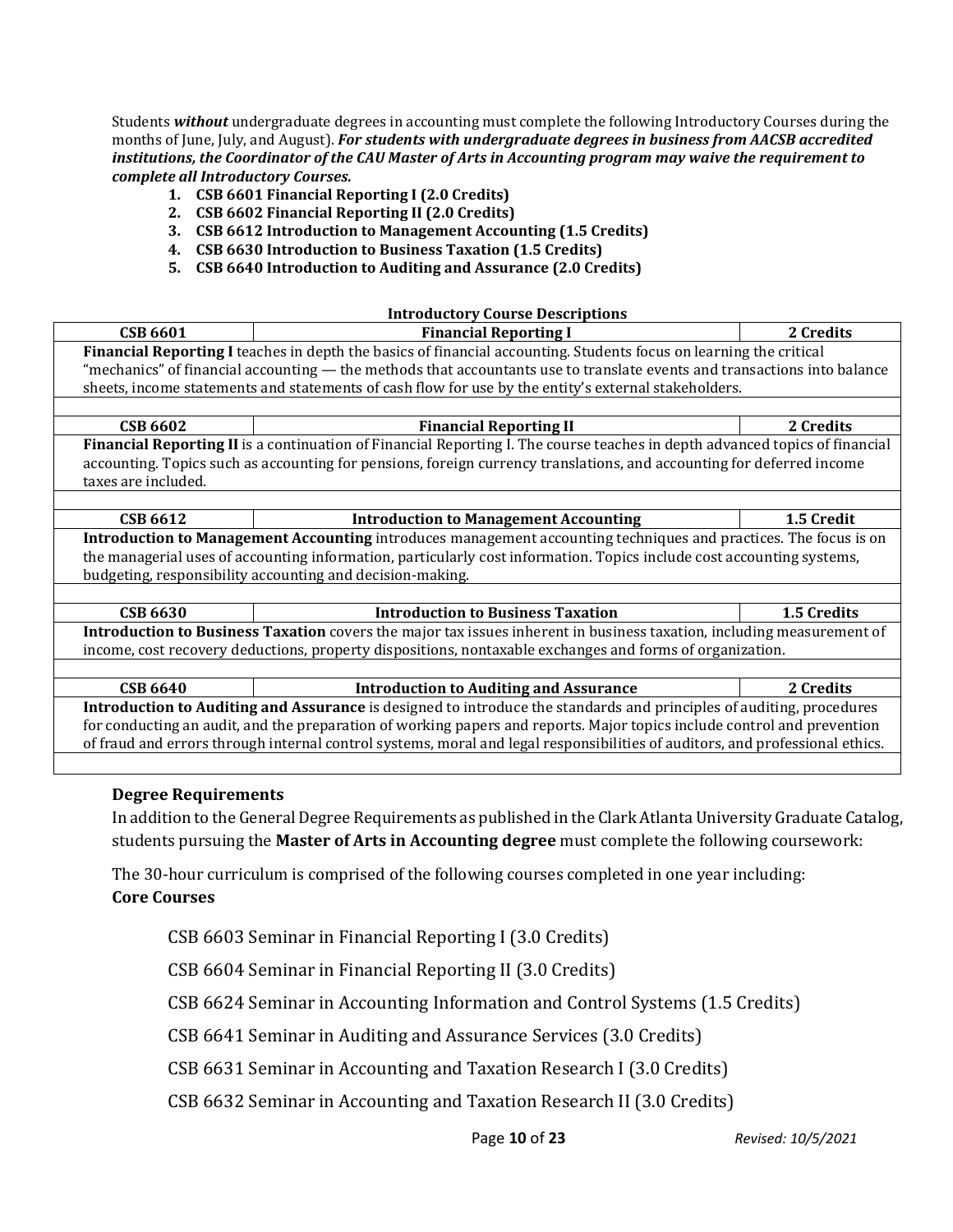CSB 6670 Seminar in Law and Regulation (1.5 Credits)

CSB 6650 Seminar in Not-for-Profit Accounting (1.5 Credits)

CSB 6660 Seminar in Business Analysis and Valuation I (1.5 Credits)

CSB 6661 Seminar in Business Analysis and Valuation II (1.5 Credits)

CSB 6690 Ethics and Corporate Governance (1.5 Credits)

\*Approved Graduate Elective (3.0 Credits)

\*Approved Graduate Elective (3.0 Credits)

# *\*Any graduate level course in the MBA program (excluding CSB 6600 and CSB6610)*

*See Approved Graduate electives below.*

#### **Master of Arts in Accounting 30 Graduate Credits Course Descriptions**

| <b>CSB 6603</b>                                                                                                                         | <b>Seminar in Financial Reporting I</b>                                                                                      |  | 3.0 Credits |  |  |  |
|-----------------------------------------------------------------------------------------------------------------------------------------|------------------------------------------------------------------------------------------------------------------------------|--|-------------|--|--|--|
| Financial Reporting I examines the environmental factors that affect accounting standard-setting and decision-making, and               |                                                                                                                              |  |             |  |  |  |
| the mechanics of accounting for events and transactions that have an economic effect on the firm.                                       |                                                                                                                              |  |             |  |  |  |
|                                                                                                                                         |                                                                                                                              |  |             |  |  |  |
| <b>CSB 6604</b>                                                                                                                         | <b>Seminar in Financial Reporting II</b>                                                                                     |  | 3.0 Credits |  |  |  |
|                                                                                                                                         | Financial Reporting II is a continuation of Financial Reporting I and further examines the theoretical foundations of        |  |             |  |  |  |
|                                                                                                                                         | financial reporting and accounting standard setting. Course participants will gain an understanding of full-disclosure       |  |             |  |  |  |
|                                                                                                                                         | requirements for reporting to external stakeholders in accordance with generally accepted accounting principles.             |  |             |  |  |  |
|                                                                                                                                         |                                                                                                                              |  |             |  |  |  |
| <b>CSB 6624</b>                                                                                                                         | <b>Seminar in Accounting Information and Control Systems</b>                                                                 |  | 1.5 Credits |  |  |  |
|                                                                                                                                         | Accounting Information and Control Systems provides students with the knowledge of design and operation of computerized      |  |             |  |  |  |
|                                                                                                                                         | accounting systems including Enterprise Resource Planning (ERP) Systems such as SAP. The focus of this course includes the   |  |             |  |  |  |
|                                                                                                                                         | integration of accounting information system applications along with data analytics to produce relevant and reliable         |  |             |  |  |  |
| management reports.                                                                                                                     |                                                                                                                              |  |             |  |  |  |
|                                                                                                                                         |                                                                                                                              |  |             |  |  |  |
| <b>CSB 6640</b>                                                                                                                         | <b>Seminar in Auditing and Assurance Services I</b>                                                                          |  | 3.0 Credits |  |  |  |
|                                                                                                                                         | Seminar in Auditing and Assurance Services I offers a foundation in the external audit function and stresses the role and    |  |             |  |  |  |
|                                                                                                                                         | value of auditing in business. Students consider the effect of environmental factors and standards on auditors' judgments of |  |             |  |  |  |
|                                                                                                                                         | client acceptance, risk assessment, planning, evidence gathering and reporting.                                              |  |             |  |  |  |
|                                                                                                                                         |                                                                                                                              |  |             |  |  |  |
| <b>CSB 6631</b>                                                                                                                         | <b>Seminar in Accounting and Taxation Research I</b>                                                                         |  | 3.0 Credits |  |  |  |
|                                                                                                                                         | Seminar in Accounting and Taxation Research I analyzes tax laws with respect to corporate formation, shareholder             |  |             |  |  |  |
|                                                                                                                                         | distributions, liquidations, divestitures, mergers and acquisitions.                                                         |  |             |  |  |  |
|                                                                                                                                         |                                                                                                                              |  |             |  |  |  |
| <b>CSB 6632</b>                                                                                                                         | <b>Seminar in Accounting and Taxation Research II</b>                                                                        |  | 3.0 Credits |  |  |  |
|                                                                                                                                         | Seminar in Accounting and Taxation Research II provides thorough coverage of advanced topics in tax accounting, including    |  |             |  |  |  |
| but not limited to state and local taxation, multinational income taxation, tax policy, tax practice and administration, advanced       |                                                                                                                              |  |             |  |  |  |
| topics in the taxation of C corporations, advanced topics in the taxation of flow-through entities, estates, gifts and trusts, taxation |                                                                                                                              |  |             |  |  |  |
| of tax-exempt entities, and financial accounting for income taxes.                                                                      |                                                                                                                              |  |             |  |  |  |
|                                                                                                                                         |                                                                                                                              |  |             |  |  |  |
| <b>CSB 6650</b>                                                                                                                         | <b>Seminar in Not-for-Profit Accounting</b>                                                                                  |  | 1.5 Credits |  |  |  |
| Seminar in Not-for-Profit Accounting introduces basic concepts and techniques of fund accounting with reporting and management          |                                                                                                                              |  |             |  |  |  |
|                                                                                                                                         | problems of not-for-profit organizations and governmental bodies.                                                            |  |             |  |  |  |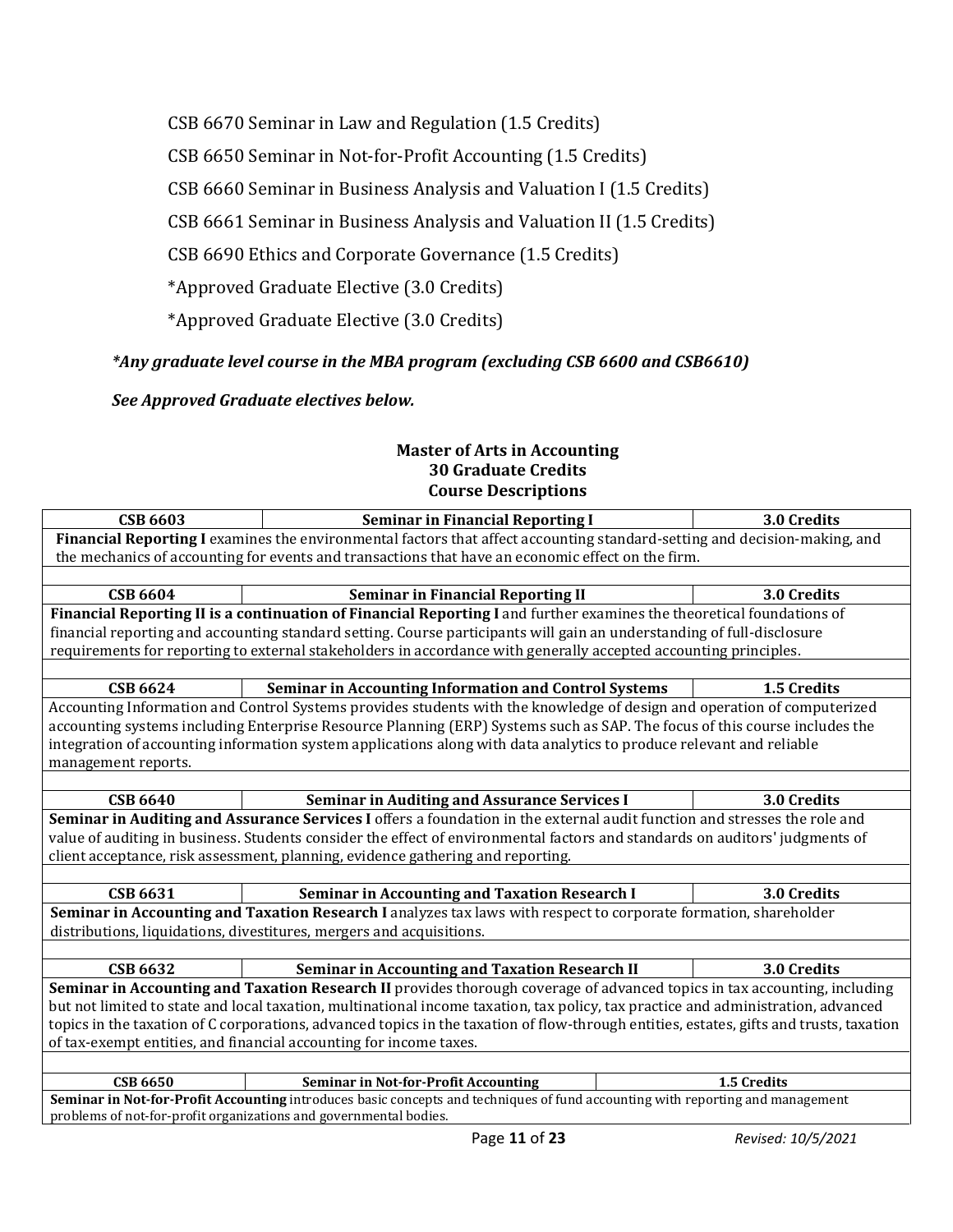| <b>CSB 6660</b>                                                                                                                                 | <b>Seminar in Business Analysis and Valuation I</b>                                                                                                                                                                                                                                                                                                                                                                                                                                                                                                     |  | 1.5 Credits |  |
|-------------------------------------------------------------------------------------------------------------------------------------------------|---------------------------------------------------------------------------------------------------------------------------------------------------------------------------------------------------------------------------------------------------------------------------------------------------------------------------------------------------------------------------------------------------------------------------------------------------------------------------------------------------------------------------------------------------------|--|-------------|--|
|                                                                                                                                                 | Seminar in Business Analysis and Valuation I is the capstone course of the Financial Accounting sequence. It provides an applied                                                                                                                                                                                                                                                                                                                                                                                                                        |  |             |  |
|                                                                                                                                                 | perspective on analyzing firms' financial statements using lectures and case studies. Key topics include earnings management, profitability                                                                                                                                                                                                                                                                                                                                                                                                             |  |             |  |
|                                                                                                                                                 | analysis, credit analysis, predicting financial distress, pro-forma business modeling and industry analysis.                                                                                                                                                                                                                                                                                                                                                                                                                                            |  |             |  |
|                                                                                                                                                 |                                                                                                                                                                                                                                                                                                                                                                                                                                                                                                                                                         |  |             |  |
| <b>CSB 6661</b>                                                                                                                                 | <b>Seminar in Business Analysis and Valuation II</b>                                                                                                                                                                                                                                                                                                                                                                                                                                                                                                    |  | 1.5 Credits |  |
|                                                                                                                                                 | Seminar in Business Analysis and Valuation II is the second part of the 2-part seminar on Business Analysis and Valuation. The emphasis in                                                                                                                                                                                                                                                                                                                                                                                                              |  |             |  |
|                                                                                                                                                 | this second part is on different valuation methods used in valuing Business enterprises with particular focus on valuing the private (non-                                                                                                                                                                                                                                                                                                                                                                                                              |  |             |  |
|                                                                                                                                                 | publicly traded firms). The materials in this seminar will also provide significant coverage of the materials required for the Certified Business                                                                                                                                                                                                                                                                                                                                                                                                       |  |             |  |
|                                                                                                                                                 | Valuation Analyst examination. A culminating, experiential learning exercise is the completion of a valuation project by each student.                                                                                                                                                                                                                                                                                                                                                                                                                  |  |             |  |
|                                                                                                                                                 |                                                                                                                                                                                                                                                                                                                                                                                                                                                                                                                                                         |  |             |  |
| <b>CSB 6670</b>                                                                                                                                 | <b>Seminar in Law and Regulation</b>                                                                                                                                                                                                                                                                                                                                                                                                                                                                                                                    |  | 1.5 Credits |  |
|                                                                                                                                                 | fundamental business transactions; cases are used to identify the effect of laws on business policy decisions; social and ethical aspects of<br>business are also described. Students are introduced to the role of the court systems in business and the concepts of contract and agency.<br>Students are also introduced to the social and ethical aspects of business. The course also examines partnerships, corporations, commercial<br>paper, secured transaction sales, consumer credit, bankruptcy, and modern legislation regulating business. |  |             |  |
| <b>CSB 6680</b>                                                                                                                                 | <b>Forensic and Investigative Accounting</b>                                                                                                                                                                                                                                                                                                                                                                                                                                                                                                            |  | 3 Credits   |  |
|                                                                                                                                                 | Overview of fraud prevention and detection techniques, and an in-depth discussion of how to assist an audit committee and legal counsel with                                                                                                                                                                                                                                                                                                                                                                                                            |  |             |  |
|                                                                                                                                                 | fraud investigations. Topics include investigating theft and concealment, conversion investigation methods, inquiry methods, and fraud reports.                                                                                                                                                                                                                                                                                                                                                                                                         |  |             |  |
| <b>CSB 6690</b>                                                                                                                                 | <b>Ethics and Corporate Governance</b>                                                                                                                                                                                                                                                                                                                                                                                                                                                                                                                  |  | 1.5 Credits |  |
| Ethics and Corporate Governance address ethical theories coupled with critical thinking approaches to analyzing ethical issues. These courses   |                                                                                                                                                                                                                                                                                                                                                                                                                                                                                                                                                         |  |             |  |
| help students understand when they confront ethical issues and provide a mechanism for helping students think their way through to making       |                                                                                                                                                                                                                                                                                                                                                                                                                                                                                                                                                         |  |             |  |
| ethical decisions. These courses provide a useful way to identify and understand the values they bring to bear in making important decisions    |                                                                                                                                                                                                                                                                                                                                                                                                                                                                                                                                                         |  |             |  |
| with ethical components. In addition, students will develop critical managerial and leadership skills in the areas of communication, persuasion |                                                                                                                                                                                                                                                                                                                                                                                                                                                                                                                                                         |  |             |  |
| and influence, team leadership and decision-making. Students also will participate in a management simulation created specifically for          |                                                                                                                                                                                                                                                                                                                                                                                                                                                                                                                                                         |  |             |  |
| accounting professionals and receive feedback on their performance from industry executives.                                                    |                                                                                                                                                                                                                                                                                                                                                                                                                                                                                                                                                         |  |             |  |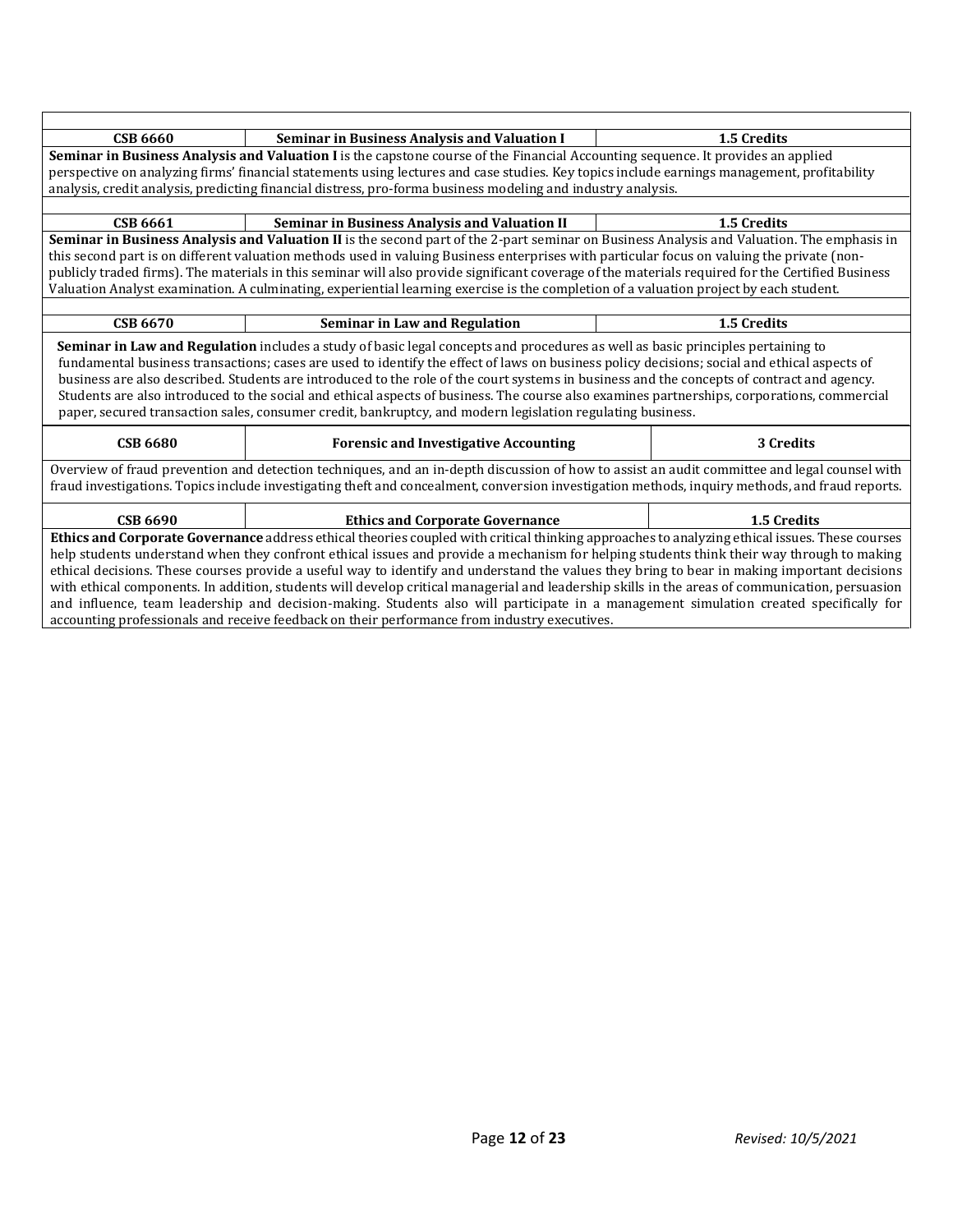# **The Full-Time Master of Business Administration (MBA) Degree Program**

# **Program Overview**

Students pursuing the Master of Business Administration program study a broad cross-section of business fundamentals through specialized studies in one or more of the following concentrations: Entrepreneurship Management, Finance, Marketing, Sports and Entertainment Management, and Supply Chain Management. The MBA program curriculum is designed around sequential coursework providing an educational experience that prepares students for leadership challenges and responsibilities in the public and private sectors as well as pursue advanced studies.

| <b>Departments</b>       | <b>Concentrations</b>                                                 |
|--------------------------|-----------------------------------------------------------------------|
| Finance                  | Finance<br>$\bullet$                                                  |
| Management               | • Entrepeurneurship Management<br>• Sports & Entertainment Management |
| Marketing                | $\bullet$ Marketing                                                   |
| <b>Decision Sciences</b> | • Supply Chain Management                                             |

# **Program Objectives**

- 1. Introduce students to analytical and evaluative tools applicable to the business administration discipline.
- 2. Promote ethical values in business policies, practices and decision-making.
- 3. Train students to practice effective written and oral communication and leadership skills and disposition.
- 4. Prepare students to apply multiple business perspectives when evaluating internal and external factors, identifying business opportunities, making effective business decisions and recommending a plan of action.
- 5. Introduce students to the global marketplace and its relationship to everyday business decisions.
- 6. Prepare students for advanced studies as well successful careers in the field of business administration with concentrations in areas of marketing, management, finance, and supply chain management.

# **Student Learning Outcomes**

Students pursuing the **Master of Business Administration** degree program will:

- 1. Identify and assess business alternatives and determine appropriate course of action based on business principles and best practices.
- 2. Utilize appropriate and effective oral, written and interpersonal communication skills in diverse business settings.
- 3. Identify major influences in consumer and organizational decision-making to maximize business opportunities.
- 4. Evaluate the interdependent roles and impact of internal and external business and environmental factors on today's global economy.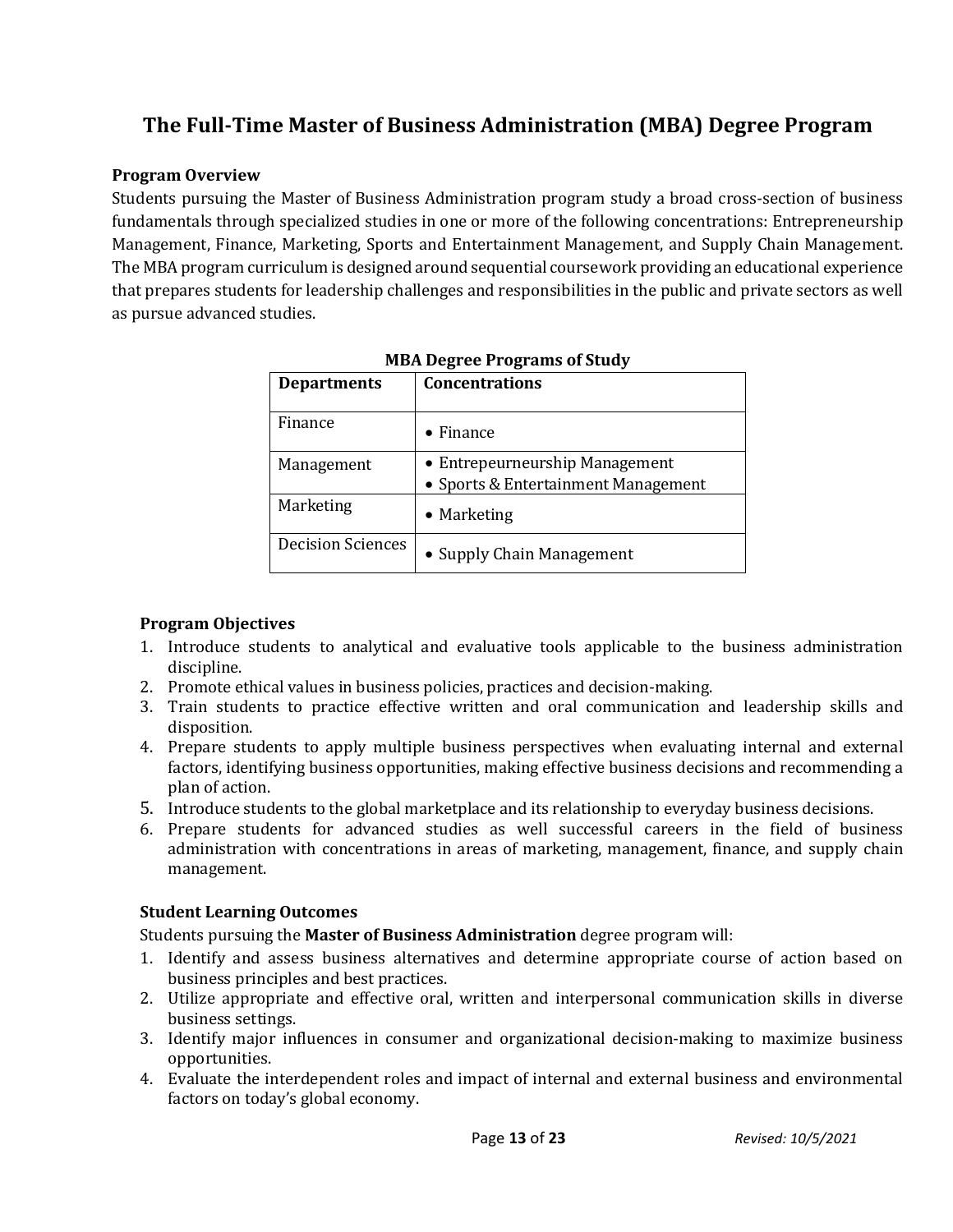- 5. Make decisions that are consistent with the professional and ethical values of business practices.
- 6. Recommend effective approaches for motivating employees and managing relationships in a diverse workforce to achieve internal control objectives.
- 7. Demonstrate effective leadership skills and behaviors in professional environments.

#### **The Master of Business Administration (MBA) Full-Time Program (45 Credits)**

In order to provide substantive knowledge in disciplines, graduate students matriculating in the **Master of Business Administration Full-Time** program may select any of the following concentrations in Entrepreneurship Management, Finance, Marketing, Sports and Entertainment Management, and Supply Chain Management offered through the departments of Decision Sciences, Finance, Management, and Marketing.

**Department of Accounting and Department of Finance Dr. Crystal Hudson, Chair Wright-Young Hall, Room 212 Telephone: (404) 880-6413**

#### **Finance Area**

#### **Overview**

The area of Finance at Clark Atlanta University provides students with the tools required for careers in financial management in public corporations, the financial services industry, and not-for-profit businesses. Course offerings at the undergraduate and graduate levels include required courses for all students enrolled in the School of Business Administration and elective courses for students enrolled in the finance concentration, and equip students with breadth of knowledge required to become effective financial analysts and managers in a rapidly changing global economic environment.

The mission of the Finance program is to provide business students with the financial management and analytical skills to become successful managers and leaders in a technology oriented global environment. The vision of the Finance program is to offer innovative programs that prepare diverse students for professional careers in the financial services industry and provide solutions to global business challenges.

#### • **Finance Concentration**

The activities of the Finance program include the development of the finance curricula, instructional materials, teaching graduate and undergraduate level finance courses, research, and community service. This program focuses on all areas of finance, as a discipline, empirical application and managerial decision-making. All departmental faculty members have their primary specialization in finance as a functional field of expertise, with secondary specialization in areas affiliated to finance in business administration and economics.

The Finance concentration provides graduate students with in-depth exposure to the analytical and financial tools necessary to understand and address the complexities of financial instruments used in the investment and securities markets. Students acquire relevant problem solving skills through a variety of real-world simulation exercises and real-time market information contained in our state-of-the art Trading Room. Students in the finance concentration are prepared to assume leadership positions in commercial banking, investment banking, insurance, and in other financial services companies.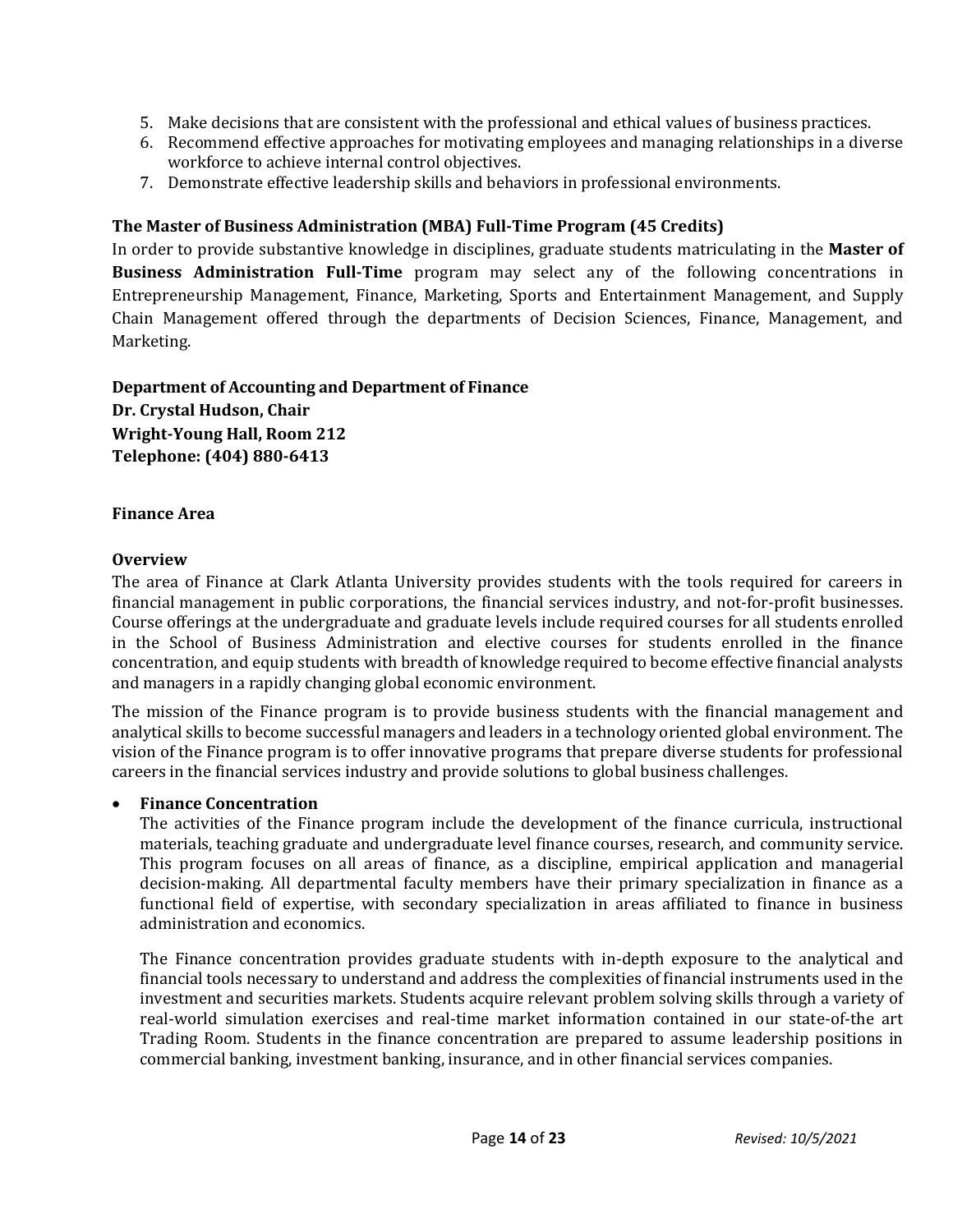# **Department of Management and Department of Marketing Donald Vest, Chair Wright-Young Hall, Room 316 Telephone: (404) 880-8465**

#### **Management Area**

#### **Overview**

The area of Management seeks to offer curriculum and instruction in the forms of work that all managers must perform-planning, organizing, staffing, motivating, and controlling. The Management program objective is to provide students with the knowledge necessary to become effective managers in the private and public sectors.

The mission of the Management program is to prepare a diverse student body with the ethical principles, managing organizations and corporate social responsibility skills to become managers, entrepreneurs, educators and leaders in a global environment. The vision of the Management program is to be a renowned center for high-achieving, critical thinking entrepreneurial-minded individuals who are prepared to create new businesses and innovative ideas and solutions in a global environment.

# • **Entrepreneurship Management Concentration**

The Entrepreneurship Management concentration has emerged as an important focus of attention for business students, academicians, and practitioners across the country. Entrepreneurial hopefuls search for a course of study to prepare them for an environment characterized by rapid change. This program is a variant of the traditional MBA curriculum and includes entrepreneurship and innovation case studies and the development of business startup skills. The program provides training in the basic core values and skills necessary to compete effectively as a business owner in today's economic environment, and facilitates the development of a wealth-creating community.

# • **Sports and Entertainment Management Concentration**

The Sports and Entertainment industry has emerged as one of the leading occupational areas of the 21st Century. Both categories cross social, economic, and cultural barriers. CAU's Sports and Entertainment Management concentration combines theory and experiential learning to prepare graduates to assume managerial positions and/or create their own business enterprises serving these industries. Students engage with leading practitioners to gain first-hand knowledge of what it means to work and succeed in these fields.

# **Marketing Area**

# **Overview**

The area of Marketing is a critical component of organizations that serves to promote exchanges that satisfy customers while helping to attain organizational goals. As a vital link between customer and firm, marketing in an organization helps guide the selection of goods and services produced, the establishment and maintenance of effective and efficient means of distribution, the pricing process, and promotional systems, which include advertising and sales.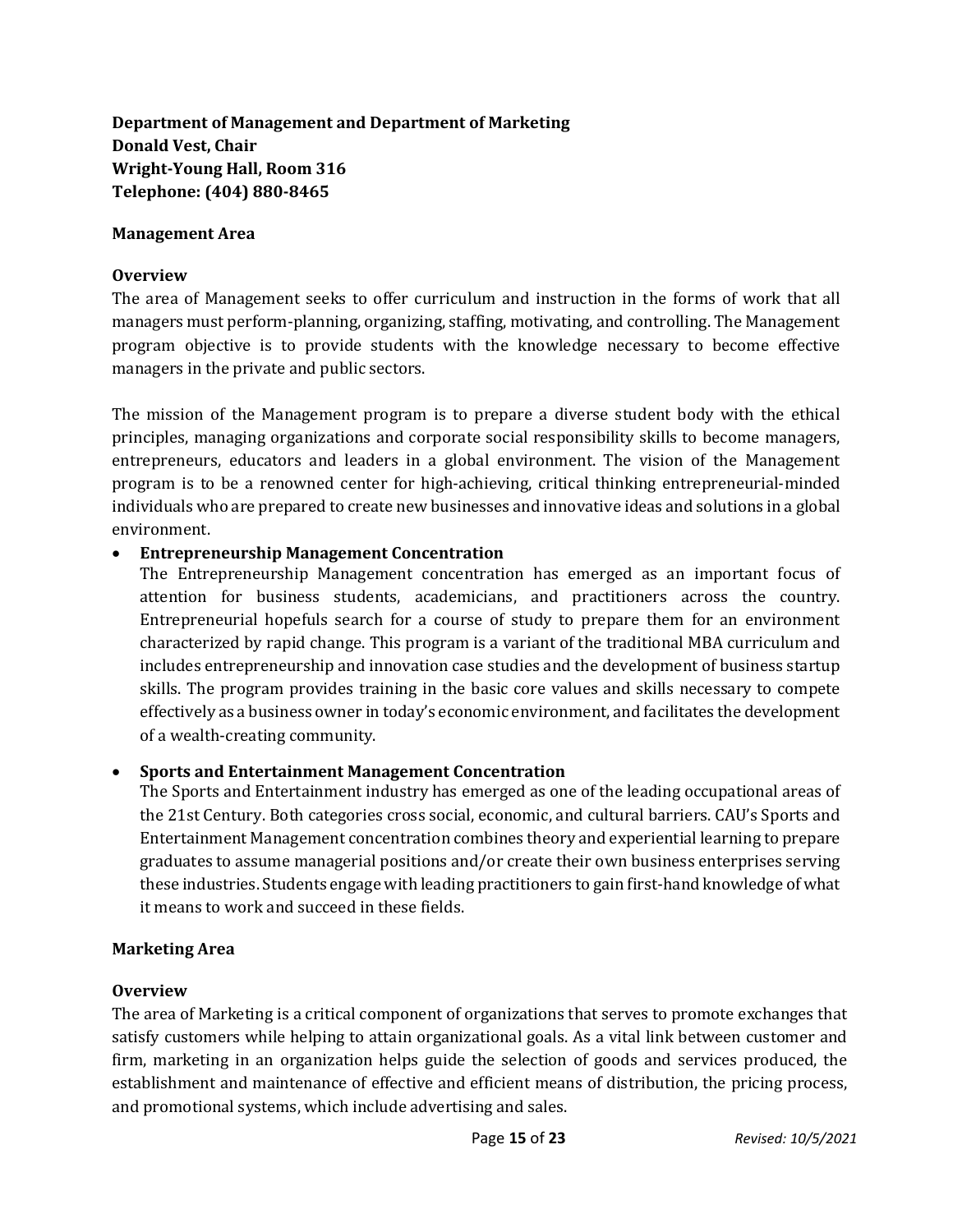The mission of the Marketing program is to prepare students who can create, communicate and deliver exchange offerings that have value to customers, clients and the larger society. The vision of the Marketing program is to develop marketing professionals who are at the forefront of providing valuable, creative and innovative solutions to global marketing challenges.

# • **Marketing Concentration**

The Marketing concentration offers courses that emphasize relevant and useful instruction, research, and service for the MBA Program. The Marketing concentration emphasizes experiential learning by combining practical career preparation with academic theory to produce knowledgeable and versatile marketing executives. Students work with faculty, corporate representatives and entrepreneurs to gain valuable hands-on experience in solving real-world marketing problems.

The Marketing program objective is to join sound concepts and marketplace realities so that students will have strong preparation for rewarding marketing positions and capacity for advancement in private or public organizations. Nationally recognized for its reputation in brand and product management, the program focuses heavily on marketing research and sales management.

**Department of Supply Chain Management/Decision Sciences and Department of Economics Dr. Paul D. Brown, Chair Wright-Young Hall, Room 312 Telephone: (404) 880-8154**

# **Overview**

The Department of Decision Sciences offers core courses in the areas of Economics, Quantitative Methods, Operations Management and Information Systems that emphasize relevant and useful instruction, research, and service for the MBA Program. These courses mainly focus on applications of quantitative techniques and information technology for managers and small business entrepreneurs.

The mission of the Department of Decision Sciences is to prepare diverse students with skills in quantitative methods, information technology, and supply chain management for successful careers in a global environment. The vision of the Department of Decision Sciences is to engage students and business professionals in collaborative learning initiatives that lead to leadership careers in decision sciences with a focus on supply chain management.

# • **Supply Chain Management Concentration**

The Supply Chain concentration provides students with the requisite analytical and operational skills to manage various production and other operational functions in a technologically-driven business environment. In addition to the foundation core courses in statistical analysis, economics, decision sciences, and information systems, students study take courses in advanced quantitative techniques, production and operations, systems analysis and design, database management, and supply chain to enhance their ability to recognize, analyze, and solve complex business problems.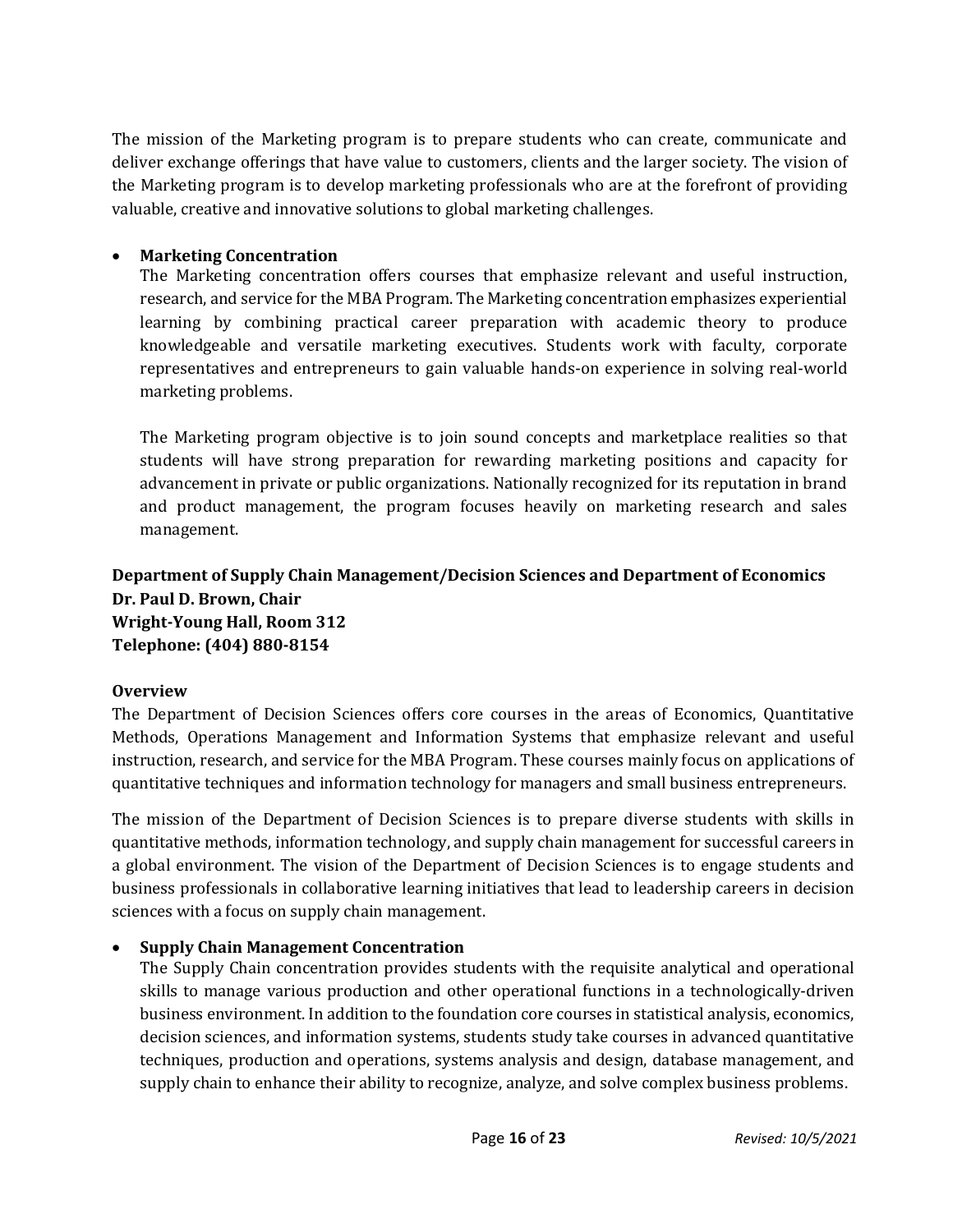# **Master of Business Administration – Full-Time (45 Credits)**

Students matriculating in the **Master of Business Administration Full-Time** program may select from the following concentrations: Entrepreneurship Management, Finance, Marketing, Sports and Entertainment Management, and Supply Chain Management.

#### **Admissions Requirements**

Applicants to the **Master of Business Administration Full-Time** program must meet the General Admissions Requirements of the University as published in this Catalog.

#### **Orientation**

Incoming students pursuing the **Master of Business Administration Full-Time** program are required to participate in the *MBA Launch*, an intensive quantitative and qualitative enrichment summer workshop prior to the start of the program.

#### **Degree Requirements**

In addition to the General Degree Requirements of the University as published in this Catalog, forty-five (45) credits of graduate study are required for the **Master of Business Administration Full-Time** program. The degree requirements include thirty (30) credits of required courses and fifteen (15) credits of electives courses: Nine (9) credits of elective courses are in the student's concentration. Applicants for a **Master in Business Administration (MBA) Degree** must complete the following requirements:

# **Required Courses: 30 Credits**

CSB 5210, Marketing Management (3) CSB 5410, Financial Management (3) CSB 5513, Managerial Economics (3) CSB 5709, Managerial Communications & Leadership Development (3) CSB 5710, Organizational Behavior (3) CSB 5712, Legal Social and Ethical Aspects of Business (3) CSB 6510, Data Analysis (3) CSB 6512 Operations and Supply Management (3) CSB 6605, Accounting for Decision Making, (3) CSB 6710, Strategic Management (3)

# **Electives in the Concentration: 9 Credits**

CSB XXXX, Elective in the Concentration (3) CSB XXXX, Elective in the Concentration (3) CSB XXXX, Elective in the Concentration (3)

# **Electives in Business: 6 Credits**

CSB XXXX, Business Elective (3) CSB XXXX, Business Elective (3)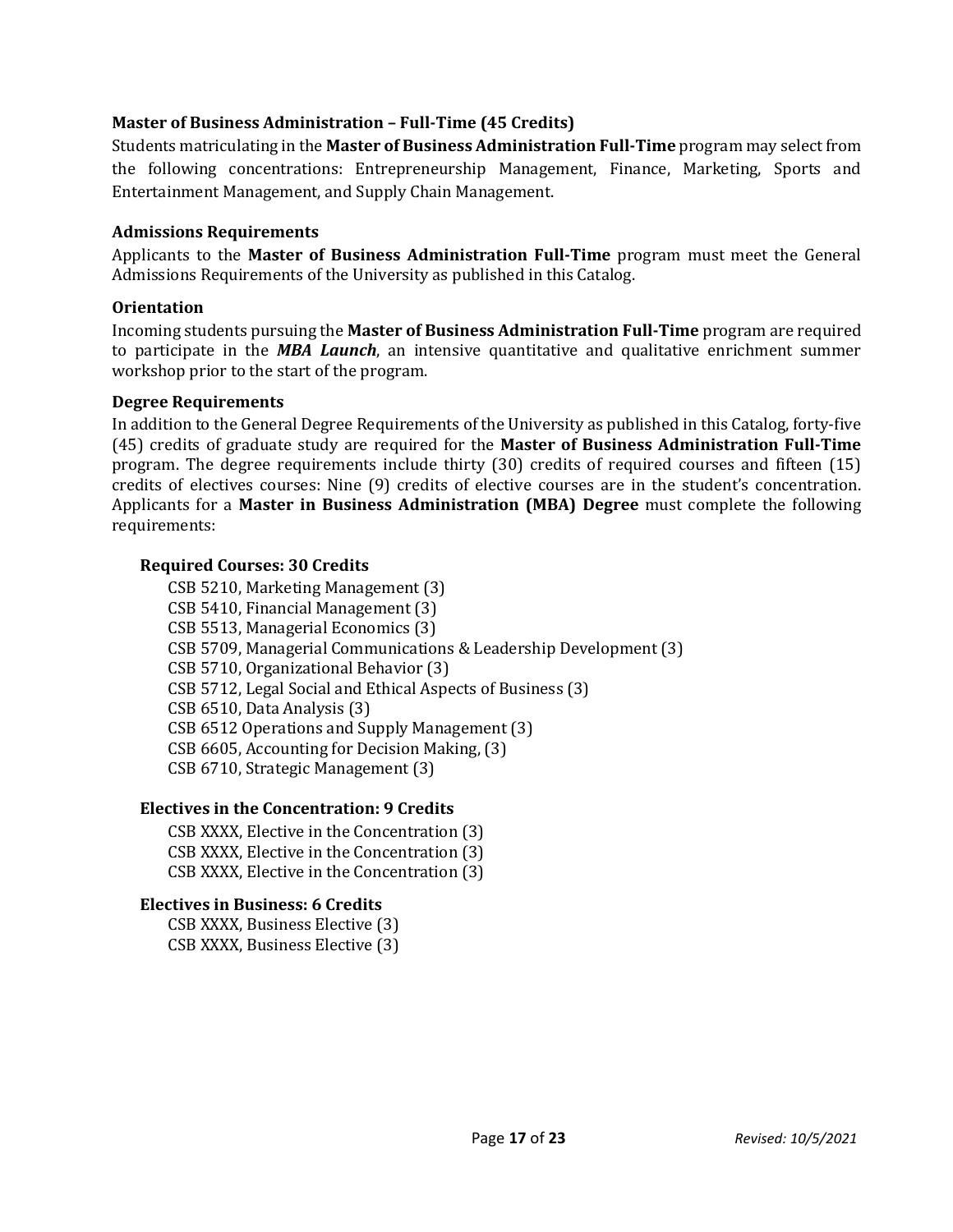|                       |                                                        |                  | <b>Year One</b> |                                                                                                                                                                                                                                                                                                                                                                                                   |              |
|-----------------------|--------------------------------------------------------|------------------|-----------------|---------------------------------------------------------------------------------------------------------------------------------------------------------------------------------------------------------------------------------------------------------------------------------------------------------------------------------------------------------------------------------------------------|--------------|
|                       | <b>Summer Session</b>                                  | cr               |                 |                                                                                                                                                                                                                                                                                                                                                                                                   |              |
| MBA Launch            | Orientation                                            | $\boldsymbol{0}$ |                 |                                                                                                                                                                                                                                                                                                                                                                                                   |              |
|                       |                                                        |                  |                 |                                                                                                                                                                                                                                                                                                                                                                                                   |              |
|                       | <b>Fall Semester</b>                                   | cr               |                 | <b>Spring Semester</b>                                                                                                                                                                                                                                                                                                                                                                            | cr           |
| <b>CSB 5210</b>       | Marketing Management                                   | 3                | CSB 5710        | Organizational Behavior                                                                                                                                                                                                                                                                                                                                                                           | 3            |
| CSB 6605              | <b>Accounting for Decision Making</b>                  | 3                | CSB 5513        | <b>Managerial Economics</b>                                                                                                                                                                                                                                                                                                                                                                       | 3            |
| CSB 5709              | Managerial Communications &<br>Leadership Development  | 3                | CSB 6512        | Operations & Supply Management                                                                                                                                                                                                                                                                                                                                                                    | 3            |
| <b>CSB 6510</b>       | Data Analysis                                          | 3                | <b>CSB 5410</b> | <b>Financial Management</b>                                                                                                                                                                                                                                                                                                                                                                       | 3            |
|                       |                                                        |                  |                 |                                                                                                                                                                                                                                                                                                                                                                                                   | 3            |
|                       | <b>TOTAL</b>                                           | 12               |                 | <b>TOTAL</b>                                                                                                                                                                                                                                                                                                                                                                                      | 12           |
|                       |                                                        |                  | <b>Year Two</b> |                                                                                                                                                                                                                                                                                                                                                                                                   |              |
|                       | <b>Fall Semester</b>                                   | cr               |                 | <b>Spring Semester</b>                                                                                                                                                                                                                                                                                                                                                                            | cr           |
| <b>CSB 5712</b>       | Legal Social and Ethical Aspects of<br><b>Business</b> | 3                | CSB 6710        | Strategic Management                                                                                                                                                                                                                                                                                                                                                                              | 3            |
| CSB XXXX <sup>*</sup> | <b>Business Elective</b>                               | 3                | <b>CSB XXXX</b> | <b>Business Elective</b>                                                                                                                                                                                                                                                                                                                                                                          | 3            |
| <b>CSB XXXX</b>       | <b>Business Elective</b>                               | 3                | <b>CSB XXXX</b> | <b>Business Elective</b>                                                                                                                                                                                                                                                                                                                                                                          | 3            |
| <b>CSB XXXX</b>       | <b>Business Elective</b>                               | 3                |                 |                                                                                                                                                                                                                                                                                                                                                                                                   |              |
|                       |                                                        | 3                |                 |                                                                                                                                                                                                                                                                                                                                                                                                   |              |
|                       | <b>TOTAL</b>                                           | 12               |                 | <b>TOTAL</b>                                                                                                                                                                                                                                                                                                                                                                                      | $\mathbf{q}$ |
|                       | andsix (6) credits in related disciplines.             |                  |                 | *ALL STUDENTS ARE REQUIRED TO HAVE ONE AREA OF CONCENTRATION CONSISTING OF NINE CREDIT<br>HOURS. ADDITIONAL AREAS OF CONCENTRATION REQUIRES A MINIMUM OF NINE ADDITIONAL CREDIT<br>HOURS, WHICH WILL RESULT IN AN INCREASE IN THE TOTAL CREDIT HOURS REQUIRED FOR THE DEGREE.<br>Students must complete fifteen (15) credits of elective courses: Nine (9) credits in their area of concentration |              |

# **Plan of study for the Master of Business Administration Degree – Full-Time (45 Credits)**

# **The Working Professional Master of Business Administration (MBA) Degree Program**

The Working Professional MBA degree opens doors for students seeking professional careers in major corporations in the areas of accounting, finance, information systems and marketing. This program prepares students for leadership roles through its challenging curriculum, innovative programs and supportive environment. This 36-credit hour program allows working professionals to obtain an MBA in 18 months without interrupting their careers.

# **Admissions Requirements**

Applicants to the **Master of Business Administration Working Professionals** degree program must meet the General Admissions Requirements of the University as published in this Catalog.

#### **Degree Requirements**

In addition to the General Degree Requirements of the University as published in this Catalog, students must complete 36 credits of graduate study. Courses taken in this program are **not** transferable to the **Master of Business Administration Degree Full-Time** program. Previously completed graduate courses are not transferable to the **Master of Business Administration Degree Working Professionals Degree**.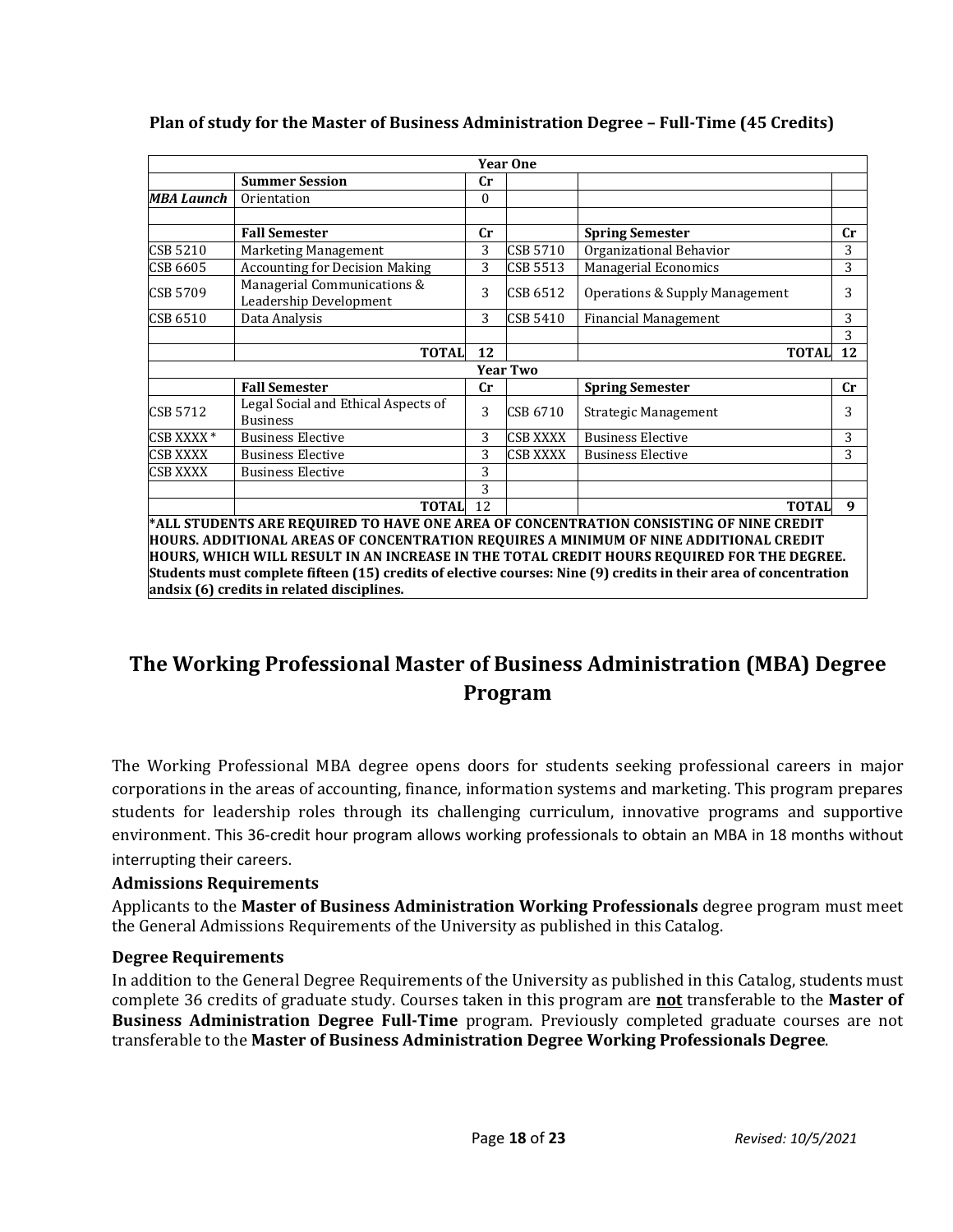# **Plan of Study for the Master of Business Administration Degree – Working Professionals (36 Credits)**

| <b>Year One</b>   |                                |     |                  |                                       |              |  |  |  |
|-------------------|--------------------------------|-----|------------------|---------------------------------------|--------------|--|--|--|
|                   | <b>First Trimester - FALL</b>  | Cr  |                  | <b>Second Trimester - SPRING</b>      | Cr           |  |  |  |
| <b>MBA Launch</b> | Orientation                    | .04 | <b>CSB 8621</b>  | Managerial Accounting II              | 1.3          |  |  |  |
| CSB 8610          | Managerial Accounting I        | 1.7 | <b>CSB 8420</b>  | Financial Management I                | 1.7          |  |  |  |
| <b>CSB 8210</b>   | Marketing Management           | 1.7 | <b>CSB8721A</b>  | Organizational Behavior I             | 1.7          |  |  |  |
| <b>CSB 8510</b>   | Statistical Analysis I         | 1.7 | <b>CSB 8520</b>  | <b>Statistical Analysis II</b>        | 1.3          |  |  |  |
| <b>CSB 8515</b>   | <b>Economic Analysis</b>       | 1.5 | <b>CSB 8463</b>  | Competitive Economics                 | 1.0          |  |  |  |
| CSB 8711          | Executive Leadership I         | 1.0 | <b>CSB 8740</b>  | Managerial Communications I           | 1.0          |  |  |  |
| <b>CSB 8720</b>   | <b>Communications Workshop</b> | 1.0 | <b>CSB 8721B</b> | Executive Leadership II               | 1.0          |  |  |  |
|                   | <b>TOTAL</b>                   | 9.0 |                  | <b>TOTAL</b>                          | 9.0          |  |  |  |
|                   |                                |     |                  |                                       |              |  |  |  |
|                   | Third Trimester - SUMMER       | cr  |                  | <b>Fourth Trimester - FALL</b>        | cr           |  |  |  |
| CSB 8230          | Consumer Behavior              | 1.7 |                  | <b>Business Policy</b>                | 3            |  |  |  |
| CSB 8431          | Financial Management II        | 1.7 | <b>CSB 8850</b>  | Integrative Capstone Business Project | 3            |  |  |  |
| CSB 8535          | Global Economics               | 1.0 | CSB 8541         | <b>Operations Management</b>          | $\mathbf{1}$ |  |  |  |
| <b>CSB 8731</b>   | Organizational Behavior II     | 1.3 | <b>CSB 8745</b>  | Business Legal Issues/Bus Ethics      | 1.3          |  |  |  |
| <b>CSB 8731B</b>  | Executive Leadership III       | 1.0 | <b>CBS 8752</b>  | Managerial Communications II          | $\mathbf{1}$ |  |  |  |
| <b>CSB 8531</b>   | Production and TOM             | 2.0 |                  |                                       |              |  |  |  |
|                   |                                |     |                  |                                       |              |  |  |  |
|                   | <b>TOTAL</b>                   | 8.7 |                  | <b>TOTAL</b>                          | 9.3          |  |  |  |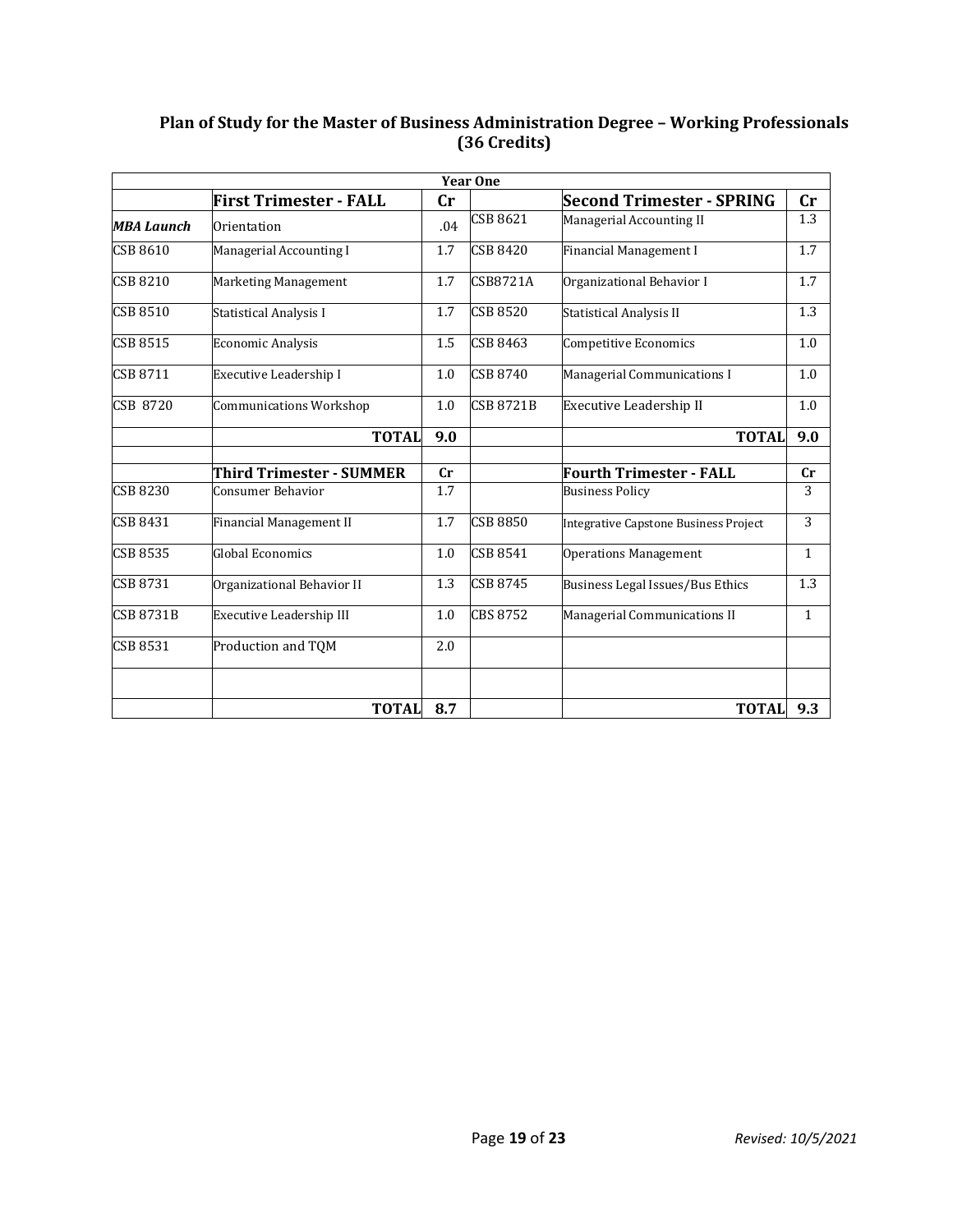# **The Master of Arts in Economics Degree Program**

**Department of Economics Dr. Paul D. Brown, Chairman Wright-Young Hall, Room 312 Telephone: (404) 880-8154**

# **Overview**

The Department of Economics is committed to increasing the number of American and foreign students trained with an understanding of economic problems and issues confronting the United States and developing nations. The Department is focused in developing a strong undergraduate and graduate programs and to ensuring that students have a sufficiently broad background in theoretical and empirical economics to be competitive.

The mission of the Department of Economics is to provide diverse students with an understanding of economic theory and prepare students with necessary skills in applied economics to solve local and global economic problems and policy issues. The vision of the Department of Economics is to prepare students to carry out economic analysis to solve issues and problems of community, national and global importance, and to become a repository of economic data and a center of applied research on minority related economic issues.

#### **Program of Study**

Master of Arts Degree in Economics (33 Credits)

#### **Program Overview**

The **Master of Arts Degree in Economics** offers the opportunity to engage in the study of contemporary economic issues. The curriculum also provides an innovative approach to the study of economic issues and problems from orthodox and alternative economic perspectives. Students will gain knowledge and understanding of economics analysis not only from the traditional point of view, but also from that of minority people and developing countries. Attuned to current problems of American and world economies, the program should attract a diverse group of students who wish to pursue a graduate study in applied Economics.

# **Program Objectives**

- 1. Engage students in the study of orthodox and alternative theories, contemporary issues and innovative approaches in economics.
- 2. Prepare students to analyze and solve local and global economic problems and policy issues.
- 3. Introduce students to quantitative and qualitative analytical evaluative tools applicable to the discipline of economics.
- 4. Promote ethical values in economic policies, practices and decision-making.
- 5. Train students to practice effective written and oral communication and leadership skills and disposition.
- 6. Introduce students to the global marketplace, its relationship to everyday economics and policy decisions, and different methods/strategies used to enter regional and world markets.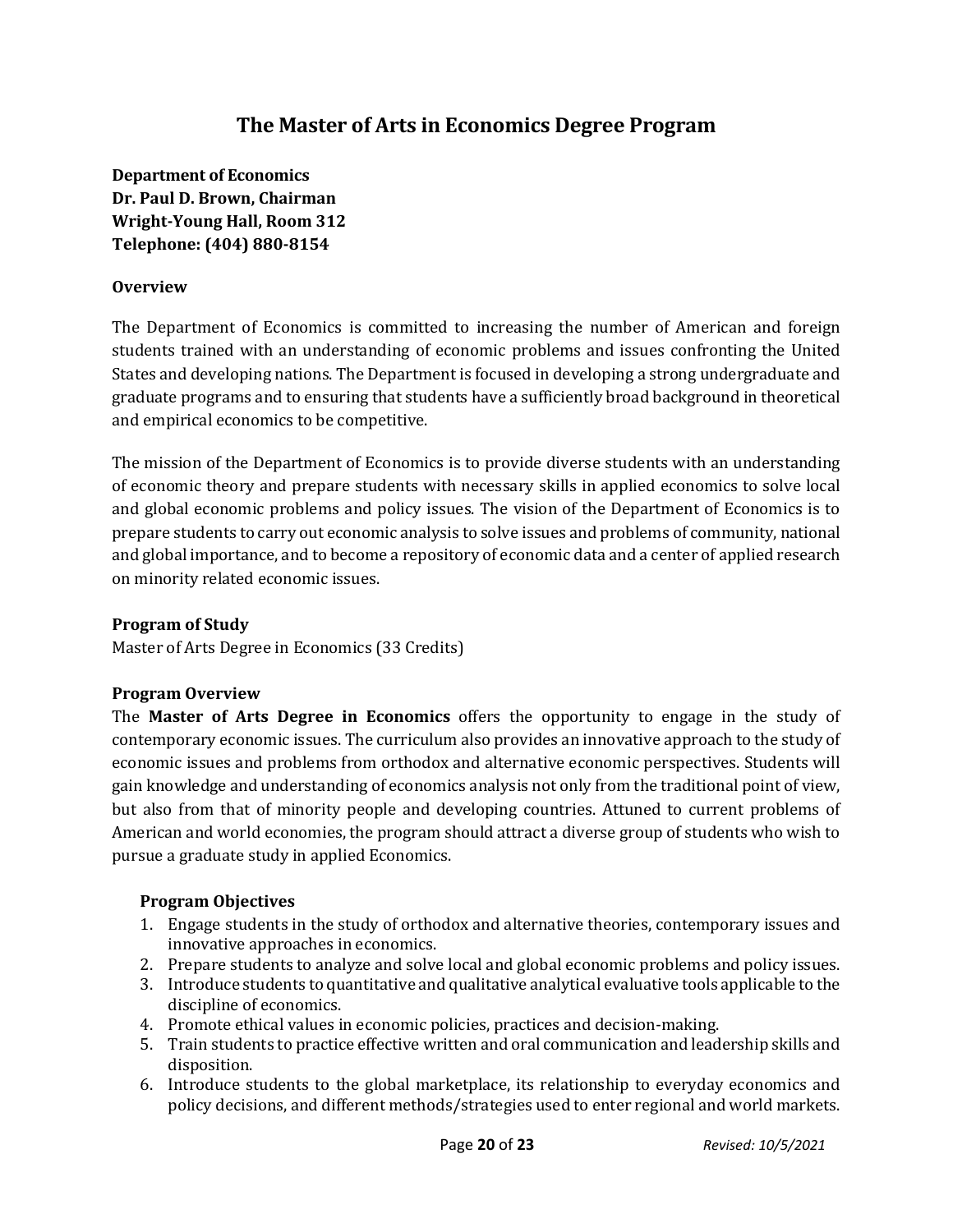7. Prepare students for successful careers as well as advanced studies in the fields of business and economics.

# **Student Learning Outcomes**

Students pursuing the **Master of Arts Degree in Economics** will:

- 1. Understand multiple economic concepts and analytical tools;
- 2. Apply a variety of interconnected economics concepts and theories to solve economic problems and policy issues of community, national and global importance.
- 3. Identify and apply appropriate analytical methodology to collect data and analyze economic problems.
- 4. Communicate effectively in oral and written formats to diverse audiences utilizing appropriate technology.
- 5. Apply ethical values in economic policies, practices and decision-making.
- 6. Apply leadership theories, concepts and styles for managing conflicts, negotiating and evaluating economic opportunities.
- 7. Apply appropriate macro- and micro-economic tools to evaluate and identify economic opportunities, make effective policy decisions, and recommend appropriate actions.

# **Admissions Requirements**

The Department follows the General Admissions Requirements of the University published in this Catalog. However, applicants for the **Master of Arts Degree in Economics** are required to have an undergraduate major in economics or a related field and have demonstrated ability to succeed in graduate study. If these degrees were awarded more than five years prior to admission to the **Master of Arts Degree in Economics**, applicants must complete proficiency examinations in intermediate macroeconomics and microeconomics and attain a minimum grade of "B" in each proficiency examination.

# **Applicants whose undergraduate major is other than Economics or who have not taken Intermediate Macroeconomics and Intermediate Microeconomics are required to take ECO 315 and ECO 316 as prerequisites.**

# **Degree Requirements**

In addition to the General Degree Requirements as published in this Catalog, students pursuing the **Master of Arts Degree in Economics** are required to complete the following requirements:

# I. **Core Courses: 18 Credits**

CECO 500, Advanced Macroeconomic Theory (3) CECO 501, Advanced Microeconomic Theory (3) CECO 550, Mathematical Analysis for Economists I (3) CECO 570, Research Methodology (3) CECO 600, Statistical Analysis for Business and Economics or CECO 601, Econometrics I (3) CECO 602, Econometrics II (3)

*Except CECO 500, CECO 501 and CECO 550, the core courses may be substitute by other quantitative courses approved by the department. Minimum final grades of "B" are required for all Core Courses.*

# **II. Area Courses: 9 or more Credits may be selected from the following courses:**

CECO 600, Statistical Analysis for Business and Economics (3)\*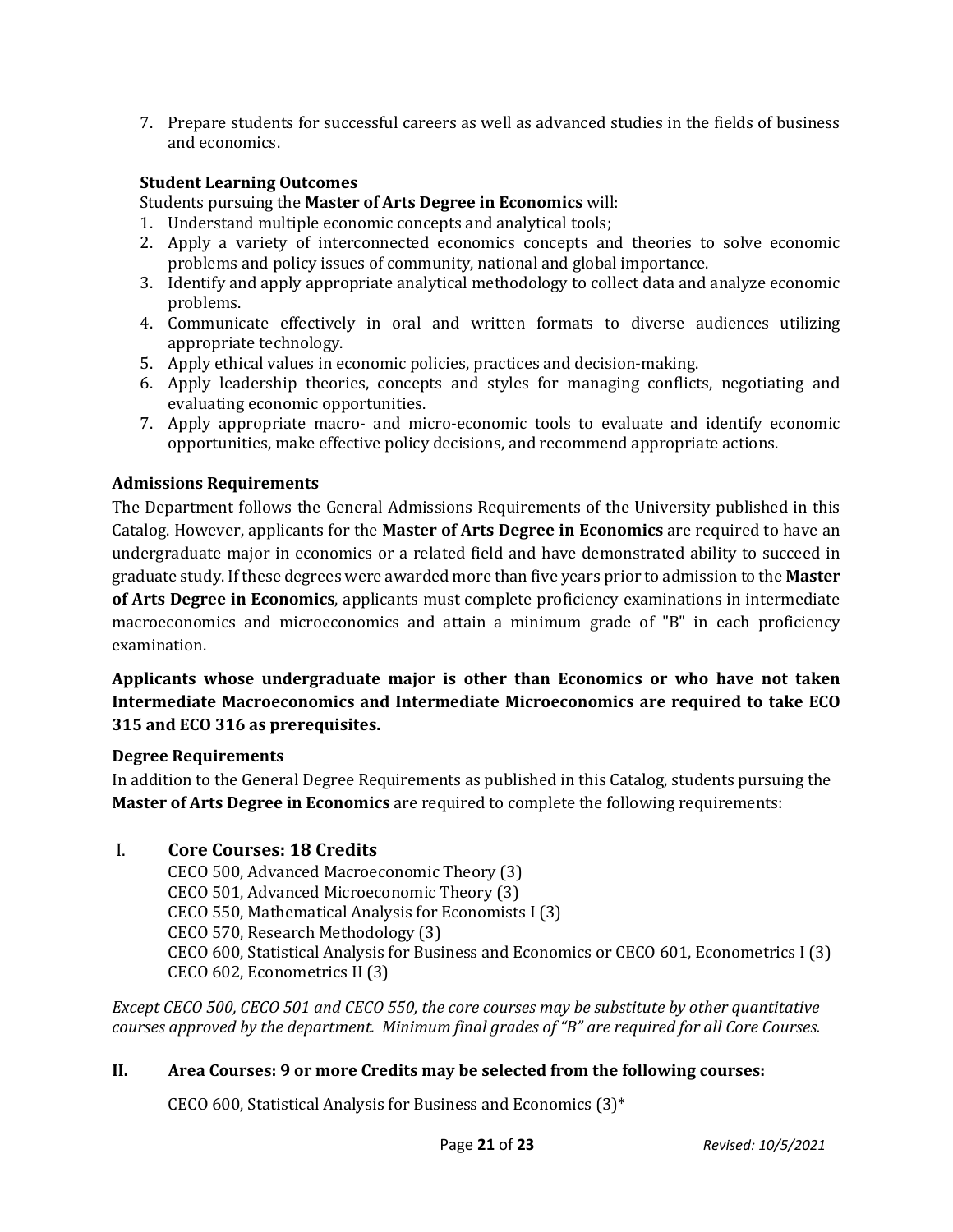CMAT 643, Operations Research I (3) CSB 6413, Capital Markets and Investment Bank (3) CSB 6512, Operations Management (3) CSB 6517 Computer Applications in Decision Sciences (3) CSB 6523, Forecasting (3) *\*May be taken to fulfill prerequisites or core requirement.*

CECO 512, Economic Development (3) CECO 513, International Economics (3) CECO 510, Urban Economics (3)

# **Thesis Research Option: 6 Credits**

CECO 801, Thesis Research (3) each *Or* **Non-Thesis Option: 6 Credits** CXXX XXX, Area Course Electives (3) CXXX XXX, Area Course Electives (3)

#### **III. Final Examination**

**Non-Thesis Option***. Requires final comprehensive written examination based on the Core Coursework.* Students may have two (2) attempts to pass the comprehensive examination. *(The department reserves the right to require or to exempt students of this exam).*

**Thesis Research Opportunities:** *Department reserves the right to offer this option***.**

| <b>Year One</b>                   |                                                                                         |                 |                                              |                                                                           |    |  |
|-----------------------------------|-----------------------------------------------------------------------------------------|-----------------|----------------------------------------------|---------------------------------------------------------------------------|----|--|
|                                   | <b>Fall Semester</b>                                                                    | cr              |                                              | <b>Spring Semester</b>                                                    | cr |  |
| <b>CECO 500</b>                   | Advanced Macroeconomic Theory                                                           | 3               | <b>CECO 501</b>                              | Advanced Microeconomic Theory                                             | 3  |  |
| <b>CECO 550</b>                   | Mathematical Analysis for Economists I                                                  | 3               | <b>CECO 602</b>                              | Econometrics II                                                           | 3  |  |
| <b>CECO 600</b><br>or<br>CECO 601 | Statistical Analysis for Business and<br>Economics (same as CSB 6510)<br>Econometrics I | 3               | CXXX XXX                                     | Area Course Elective                                                      |    |  |
|                                   | <b>TOTAL</b>                                                                            | $\mathbf{q}$    |                                              | <b>TOTAL</b>                                                              | q  |  |
|                                   |                                                                                         | <b>Year Two</b> |                                              |                                                                           |    |  |
|                                   | <b>Fall Semester</b>                                                                    | cr              |                                              | <b>Spring Semester</b>                                                    | cr |  |
| <b>CECO 570</b>                   | <b>Research Methodology</b>                                                             | 3               | CECO 801 or<br>CXXX XXX &<br><b>CXXX XXX</b> | Thesis Research or<br>Two Area Course Electives for Non-<br>Thesis Option | 6  |  |
| CSB 6512                          | <b>Operations Management</b>                                                            | 3               |                                              |                                                                           |    |  |
| CXXX XXX                          | Area Course Elective                                                                    | 3               |                                              |                                                                           |    |  |
|                                   | <b>TOTAL</b>                                                                            | q               |                                              | <b>TOTAL</b>                                                              | h  |  |

#### **Plan of Study for Master of Arts Degree in Economics (27-33 Credits)**

| <b>CECO 500</b> | <b>Advanced Macroeconomic Theory</b>                                                                                                                                                                              | 3 Credits |  |
|-----------------|-------------------------------------------------------------------------------------------------------------------------------------------------------------------------------------------------------------------|-----------|--|
|                 | An advanced treatment of theories of aggregate economic analysis; addresses critical questions such as determination of<br>national income, employment, distribution of income, inflation, and cyclical behavior. |           |  |
| <b>CECO 501</b> | <b>Advanced Microeconomic Theory</b>                                                                                                                                                                              | 3 Credits |  |